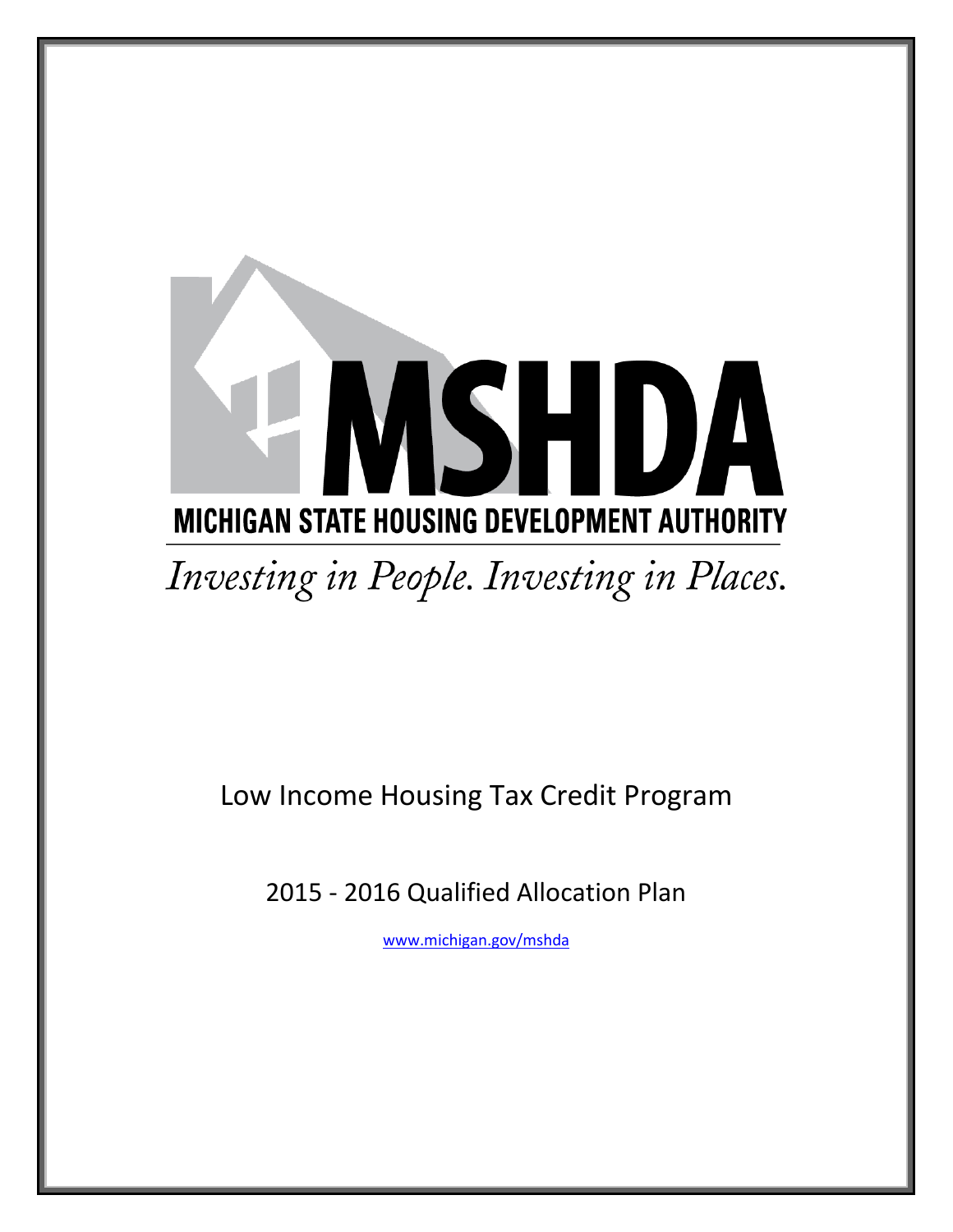# 2015-2016 QUALIFIED ALLOCATION PLAN

# TABLE OF CONTENTS

| Ι.        |    |                                                                                |
|-----------|----|--------------------------------------------------------------------------------|
| Н.        |    |                                                                                |
| Ш.        |    |                                                                                |
| Α.        |    |                                                                                |
| <b>B.</b> |    |                                                                                |
| IV.       |    |                                                                                |
| v.        |    |                                                                                |
| Α.        |    |                                                                                |
| В.        |    |                                                                                |
|           | 1. |                                                                                |
|           | 2. |                                                                                |
|           | 3. |                                                                                |
|           | 4. |                                                                                |
|           | 5. |                                                                                |
| C.        |    |                                                                                |
| D.        |    |                                                                                |
| Ε.        |    |                                                                                |
| VI.       |    |                                                                                |
| Α.        |    | FUNDING ROUND #1: October 2014 & 2015 (approx. 45% of annual credit ceiling) 7 |
| <b>B.</b> |    |                                                                                |
| C.        |    |                                                                                |
| VII.      |    |                                                                                |
| Α.        |    |                                                                                |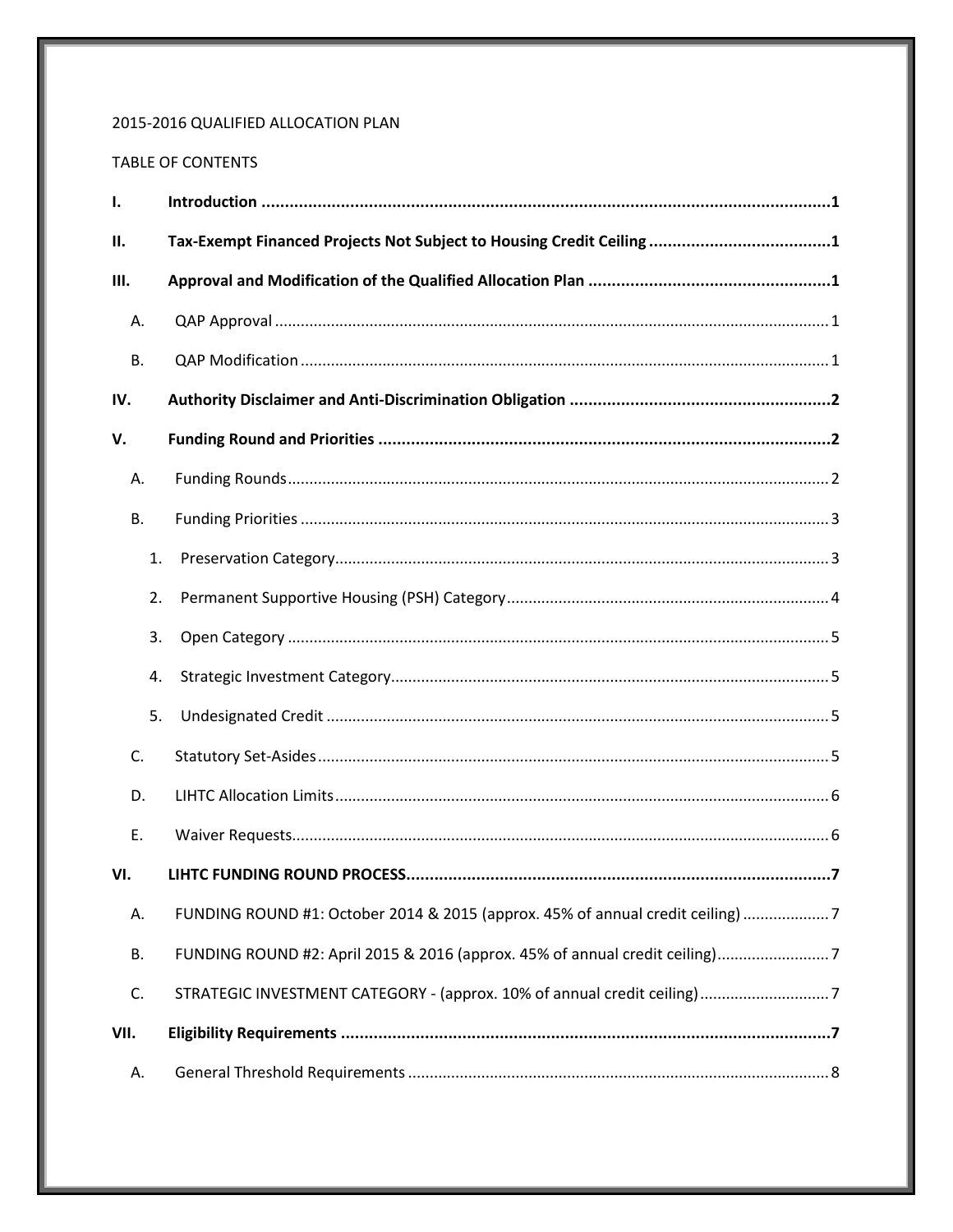| В.        |  |  |  |
|-----------|--|--|--|
| VIII.     |  |  |  |
|           |  |  |  |
| <b>B.</b> |  |  |  |
| IX.       |  |  |  |
| Α.        |  |  |  |
| Х.        |  |  |  |
| А.        |  |  |  |
| 1.        |  |  |  |
| 2.        |  |  |  |
| 3.        |  |  |  |
| В.        |  |  |  |
| C.        |  |  |  |
| D.        |  |  |  |
| XI.       |  |  |  |
| XII.      |  |  |  |
| XIII.     |  |  |  |
| XIV.      |  |  |  |
| XV.       |  |  |  |
| XVI.      |  |  |  |
| XVII.     |  |  |  |
| XVIII.    |  |  |  |
| XIX.      |  |  |  |
|           |  |  |  |
| Ι.        |  |  |  |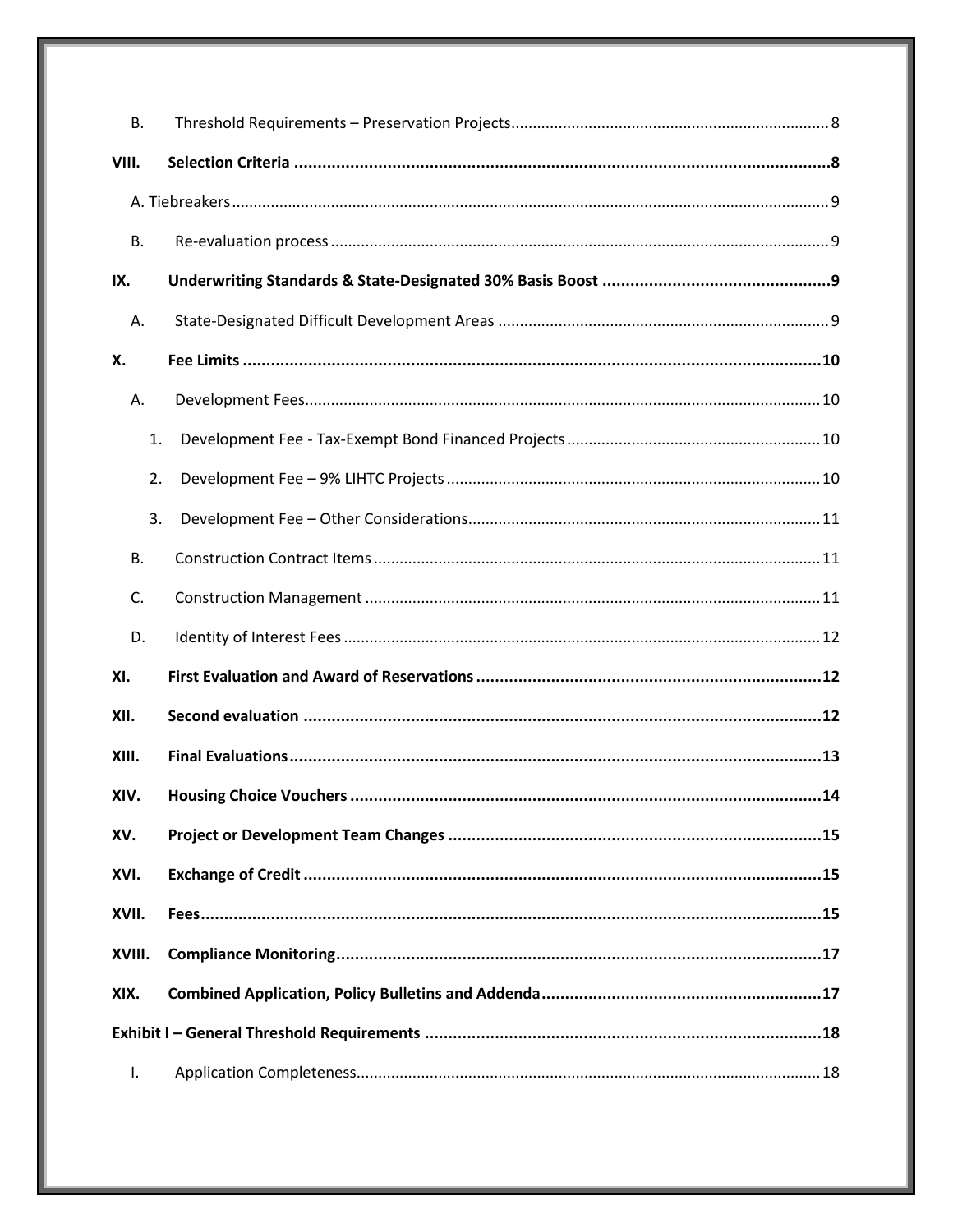| ΙΙ.   |  |
|-------|--|
| Ш.    |  |
| IV.   |  |
| V.    |  |
| VI.   |  |
| VII.  |  |
| VIII. |  |
| IX.   |  |
| Х.    |  |
| XI.   |  |
| XII.  |  |
| XIII. |  |
| XIV.  |  |
| XV.   |  |
| XVI.  |  |
| XVII. |  |
|       |  |
| XIX.  |  |
| XX.   |  |
| XXI.  |  |
| XXII. |  |
|       |  |
| I.    |  |
| ΙΙ.   |  |
| III.  |  |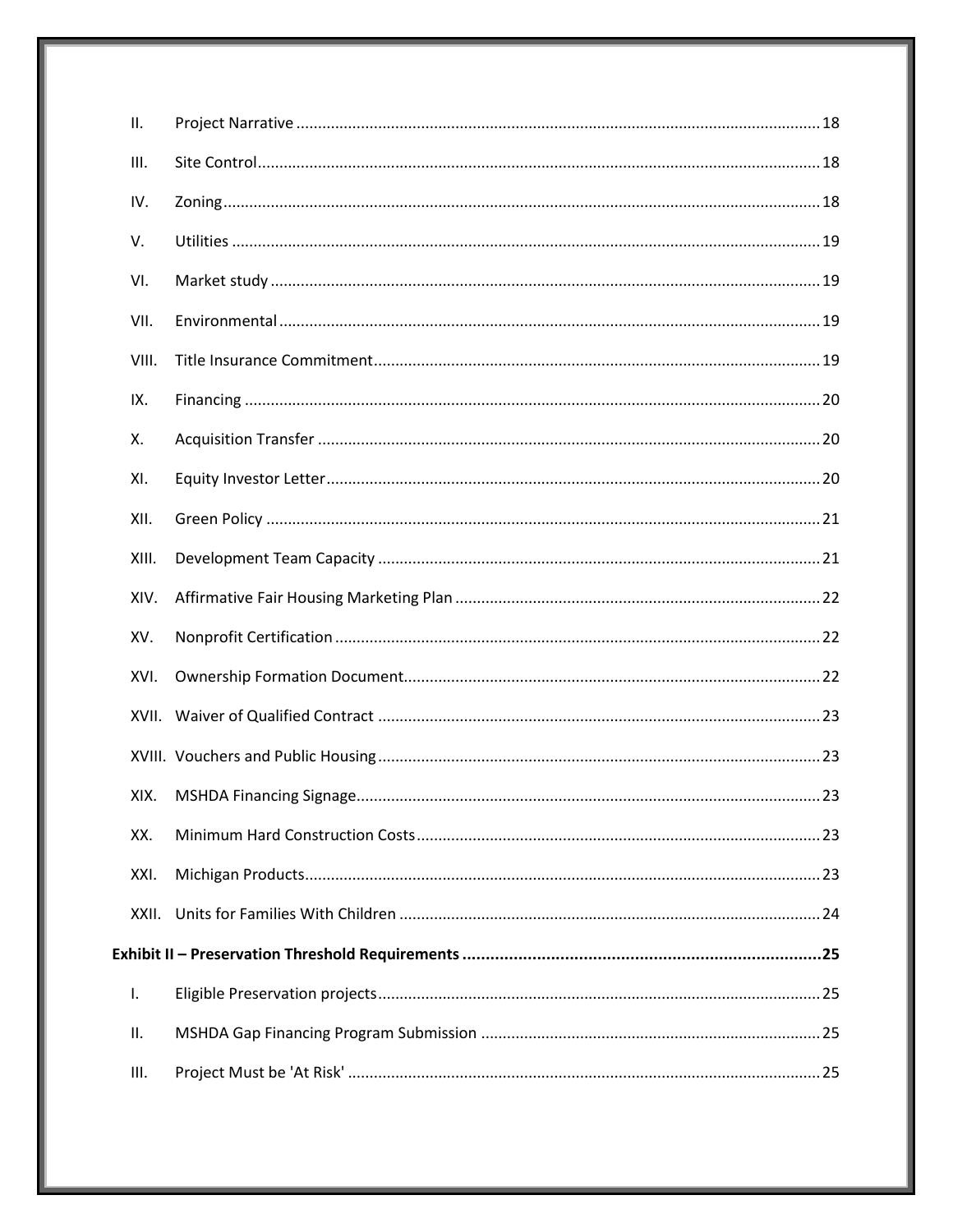| $\mathbf{L}$ |  |  |  |  |
|--------------|--|--|--|--|
| II.          |  |  |  |  |
|              |  |  |  |  |
|              |  |  |  |  |
| 1.           |  |  |  |  |
| 2.           |  |  |  |  |
| $\sim$ 3.    |  |  |  |  |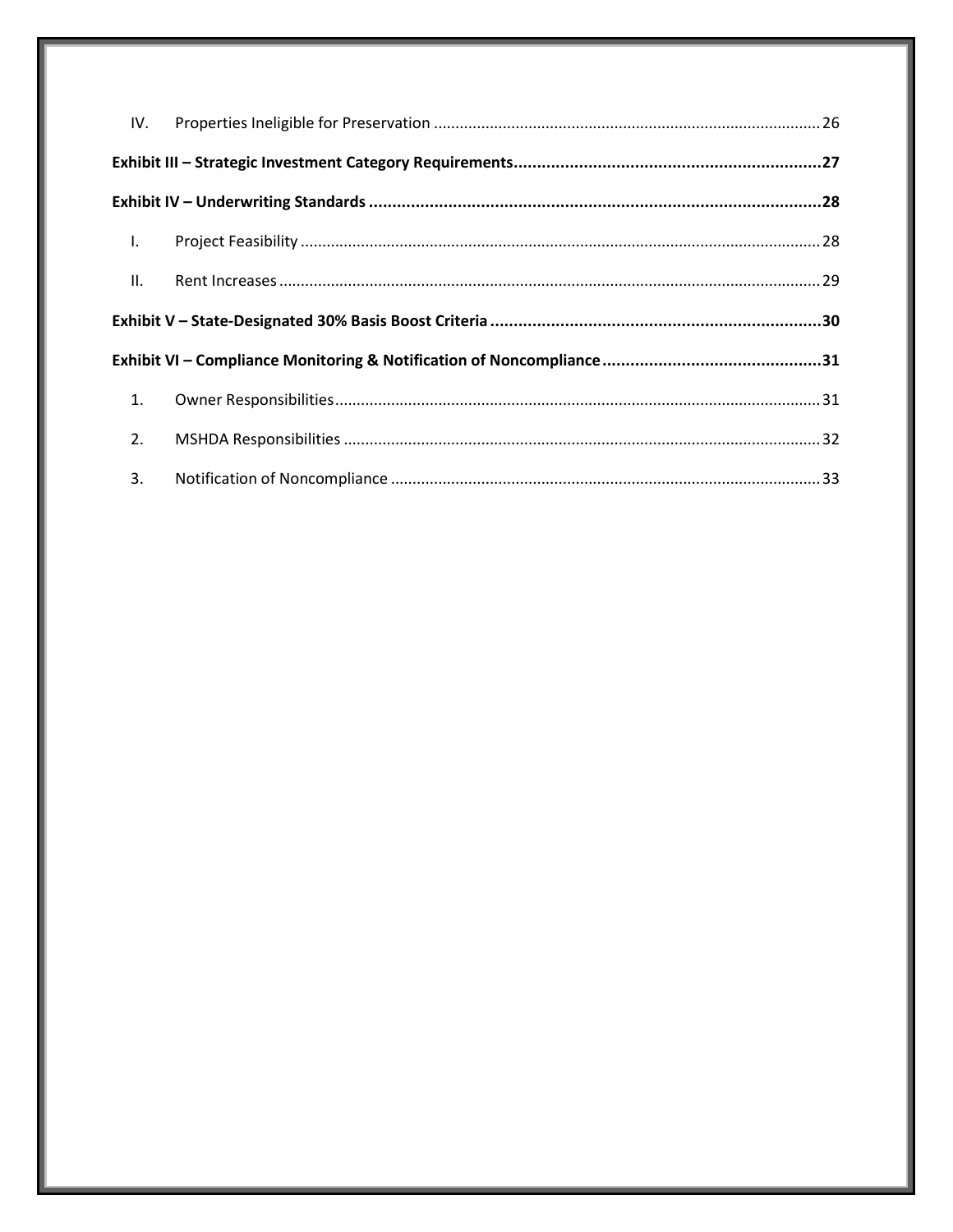# **2015-2016 QUALIFIED ALLOCATION PLAN**

# **STATE OF MICHIGAN LOW INCOME HOUSING TAX CREDIT PROGRAM**

#### <span id="page-5-0"></span>**I. INTRODUCTION**

The Low Income Housing Tax Credit (LIHTC) program offers a financial incentive to construct, rehabilitate, and operate rental housing for low-income tenants. Under federal law, LIHTC is required to be allocated according to a Qualified Allocation Plan (QAP). The QAP is required to set forth selection criteria to be used to determine housing priorities appropriate to local conditions in Michigan.

#### <span id="page-5-1"></span>**II. TAX-EXEMPT FINANCED PROJECTS NOT SUBJECT TO HOUSING CREDIT CEILING**

In accordance with Section 42 of the Internal Revenue Code (IRC), tax-exempt bond financed projects are required to satisfy certain basic requirements for allocation of LIHTC and are subject to the QAP. These projects are not, however, subject to the LIHTC allocation limits, other QAP requirements from which they are expressly excepted, or as determined by MSHDA (see Tab  $W$  – Policy Bulletin #6).

# <span id="page-5-2"></span>**III. APPROVAL AND MODIFICATION OF THE QUALIFIED ALLOCATION PLAN**

#### <span id="page-5-3"></span>A. QAP APPROVAL

Pursuant to federal and state law, the QAP (including the LIHTC Scoring Criteria) shall be prepared by MSHDA, submitted to the legislature and approved by the Governor after notice to the public and public hearing. Notice of the public hearing will be published on MSHDA's website and in newspapers of general circulation throughout the state at least fourteen (14) days prior to the public hearing. MSHDA will hold one informational hearing prior to publication of proposed changes to the QAP. After proposed changes have been published, MSHDA will conduct at least three public hearings, held at such time and place as determined by MSHDA; however, MSHDA shall give priority to locations that provide the greatest opportunity for public comment. Comments received shall be taken into consideration and a written summary of such comments shall be provided to the Governor together with the request for approval of the Plan. The QAP, once approved, is valid until it is changed by MSHDA.

# <span id="page-5-4"></span>B. QAP MODIFICATION

To the extent necessary to facilitate the award of LIHTCs that would not otherwise be awarded, the QAP may be modified by MSHDA from time to time pursuant to State law. This modification process will follow the approval process delineated above.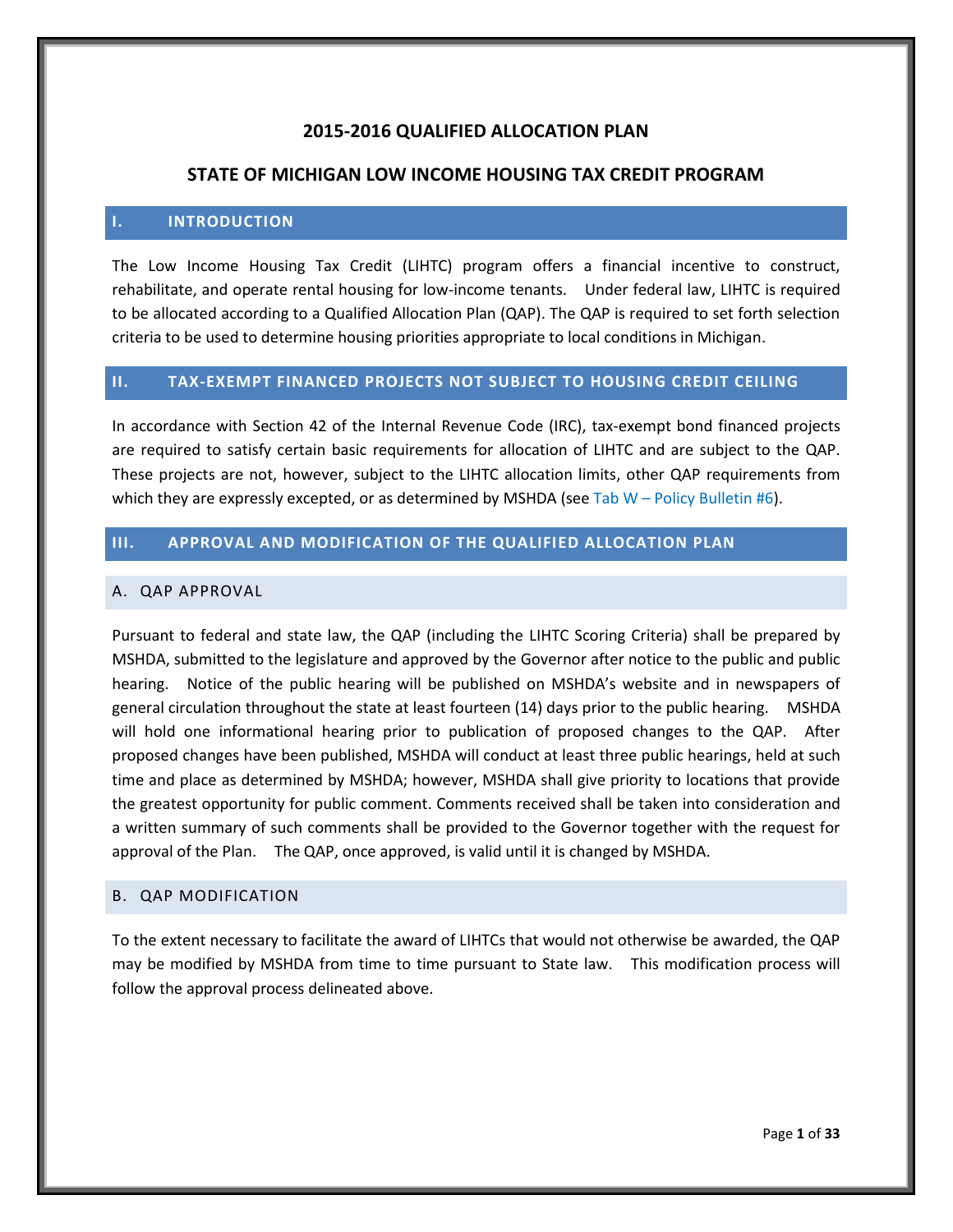# <span id="page-6-0"></span>**IV. AUTHORITY DISCLAIMER AND ANTI-DISCRIMINATION OBLIGATION**

MSHDA shall administer the QAP and the allocation of LIHTC in a manner consistent with both federal housing policy governing non-discrimination and MSHDA's statutory non-discrimination requirements. The allocation of LIHTCs is made at the sole discretion of MSHDA. MSHDA and its directors, employees, and agents shall not be liable for any matters arising out of or in relation to the allocation or administration of LIHTC.

MSHDA may waive any requirements and/or conditions that are not mandated by Section 42 of the IRC on a case-by-case basis, including project-specific deadlines, as deemed necessary to facilitate the administration of the LIHTC Program, to address unforeseen circumstances, and that it determines are in the best interest of the State of Michigan. In the event a waiver is granted under any of these or other circumstances, a fee may be charged. Additionally, MSHDA may make adjustments to standard policies/procedures if needed, to resolve any administrative errors made in the evaluation of an application brought to MSHDA's attention following conclusion of a funding round. Potential remedies may include, but are not limited to making an allocation of credit from a future funding round to a project that would have otherwise received an award of credit. To the extent that anything contained in this QAP does not meet the minimum requirements of federal law or regulation, or state law or regulation, such law or regulation shall take precedence over the QAP.

# <span id="page-6-1"></span>**V. FUNDING ROUND AND PRIORITIES**

# <span id="page-6-2"></span>A. FUNDING ROUNDS

The Authority intends to hold two competitive funding rounds for both 2015 LIHTC and for 2016 LIHTC, which will be publicized on the Authority's website (www.michigan.gov/mshda). The following table outlines the anticipated schedule for the 2015-2016 funding rounds:

| <b>STAGE OF PROCESS</b>            | <b>APPLICATION DUE DATE</b> | <b>EXPECTED</b><br><b>NOTIFICATION DATE</b> |
|------------------------------------|-----------------------------|---------------------------------------------|
| 2015 Credit - First Funding Round  | Wednesday, October 1, 2014  | January 2015                                |
| 2015 Credit - Second Funding Round | Wednesday, April 1, 2015    | <b>July 2015</b>                            |
| 2016 Credit - First Funding Round  | Thursday, October 1, 2015   | January 2016                                |
| 2016 Credit - Second Funding Round | Friday, April 1, 2016       | <b>July 2016</b>                            |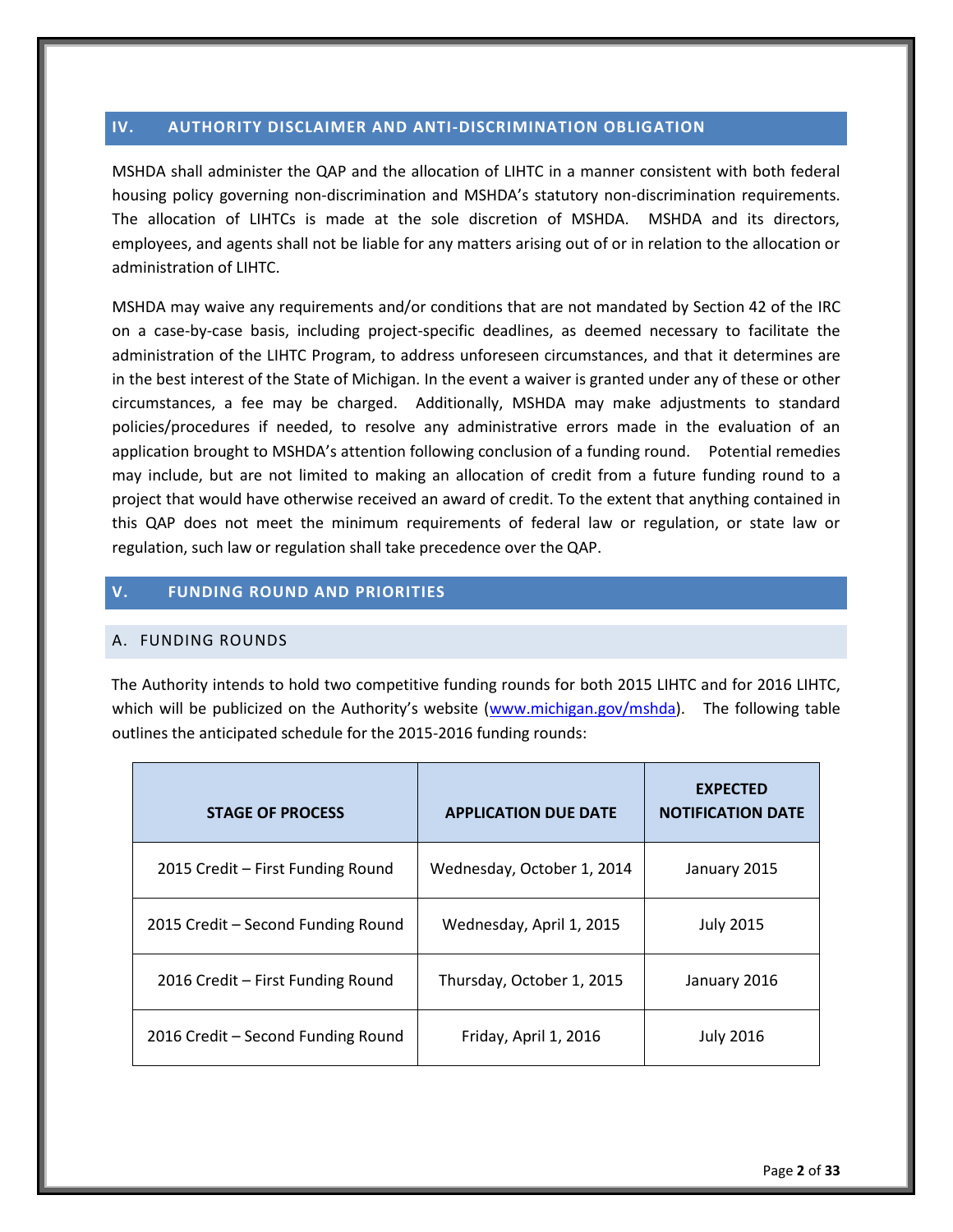Applications must be received in either MSHDA's Lansing office or MSHDA's Detroit office no later than 5:00 pm on the applicable application due date shown above. Applications may be sent via delivery service (e.g., post, overnight, and courier) or personal hand-delivered service. Applications received after the due date and time will not be processed. No waiver of the delivery time will be granted.

# <span id="page-7-0"></span>B. FUNDING PRIORITIES

MSHDA will award LIHTCs to different Categories of housing, as well as to meet Statutory Set-Asides (as further defined below) of the state's total credit ceiling.

| <b>Funding Priorities</b>                   | Percentage |
|---------------------------------------------|------------|
| <b>Categories</b>                           |            |
| <b>Preservation Category</b>                | 25%        |
| Permanent Supportive Housing (PSH) Category | 25%        |
| Open Category                               | 25%        |
| <b>Strategic Investment Category</b>        | 10%        |
| Undesignated                                | 15%        |

# <span id="page-7-1"></span>1. PRESERVATION CATEGORY

Allocated to Preservation projects meeting the requirements found in [Section VII.B.,](#page-12-1) [Exhibit II](#page-29-0) attached hereto, and that follow the process outlined below:

For a preservation project to be eligible to apply for 9% LIHTC, it must first be submitted to MSHDA in order to evaluate whether the project is likely to be competitive under the MSHDA Gap Financing Program. The Gap Financing Program makes available a certain amount of gap financing to be used in combination with MSHDA tax-exempt bond financing. To perform its evaluation, MSHDA will consider the following:

- 1. The financial viability of a project based on the pro-forma analysis, site, and preliminary market analysis;
- 2. The overall capacity and experience of the development team; and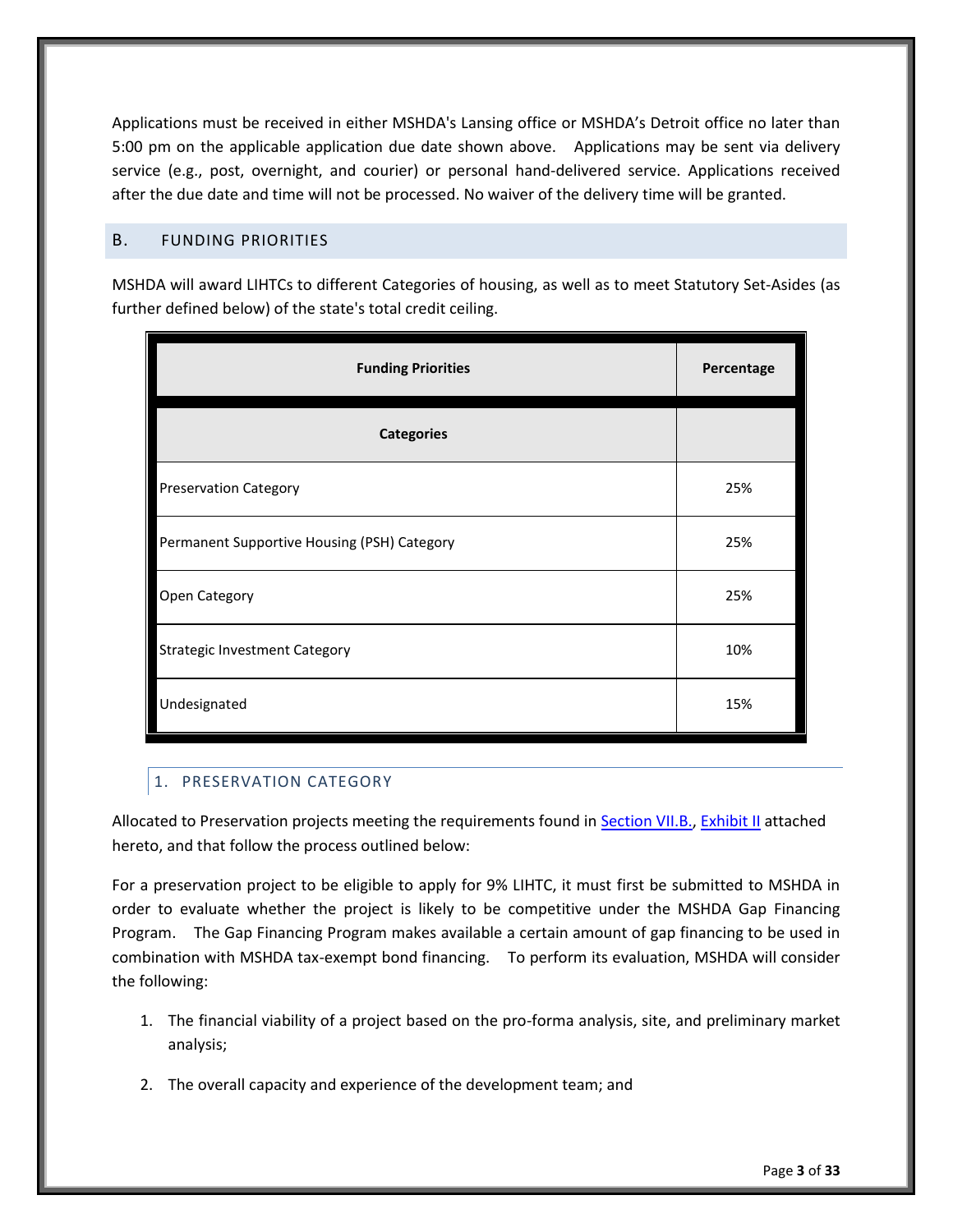3. The likelihood that the project will be competitive and be able to proceed with the funds available in the Gap Financing Program. To determine how a competitive a project is likely to be, MSHDA will primarily evaluate a project's soft to hard debt ratio, which is used to rank the proposals in the Gap Financing Program, to determine if the project appears to be competitive as compared to the current or most recent Gap Financing Program funding round.

Following the analysis above, if, based on MSHDA's determination, a project appears to be a strong candidate for the Gap Financing Program, the project will need to be completed using the Gap Financing Program and will be ineligible for 9% LIHTC. However, if, based on MSHDA's determination, a preservation project is unlikely to be competitive in the Gap Financing Program; the project will be eligible to submit for consideration as part of a 9% funding round under the Preservation Category. Additionally, following an evaluation based on the process outlined above, preservation projects that do compete under the Gap Financing Program, but that cannot move forward using gap financing with a MSHDA tax-exempt loan (as determined by MSHDA as part of the Gap Financing Program) will be able to submit an application for credit as part of Preservation Category for 9% LIHTC in a future round. An applicant will not be able to submit a preservation project for 9% credit unless the project has been submitted to MSHDA, reviewed based on the criteria above, and MSHDA has determined that the project is unlikely to be competitive using the available gap funding paired with a tax-exempt bond loan.

The Preservation Category will be made available in both the October and April 9% LIHTC funding rounds of each year. Because of this timeline, an applicant may be evaluated by MSHDA at any time as long as the submission of the required documentation takes place at least 45 days in advance of the 9% funding round in which the applicant intends to apply. In order to complete the review outlined above, the sponsor must submit the LIHTC Application and the documents listed under the Preliminary Project Assessment portion of MSHDA's [Addendum IV Exhibit Checklist](http://michigan.gov/documents/mshda/MSHDA-Addendum-IV-Exhibit-Checklist-2011-APPROVED_371266_7.pdf). MSHDA's determination of the project as it relates to this assessment and the project's eligibility for 9% LIHTC will be good for a period of one year, at which time another assessment would need to be made by MSHDA to determine a project's eligibility for future 9% LIHTC funding rounds.

Projects that are ultimately eligible to be submitted in the 9% Preservation Category portion of the funding round will be evaluated and awarded based on the scoring criteria, requirements, and process outlined in this Qualified Allocation Plan.

# <span id="page-8-0"></span>2. PERMANENT SUPPORTIVE HOUSING (PSH) CATEGORY

Allocated to projects setting aside at least 25% of the units in the development for new tenants that are PSH-eligible or that are preserving an existing PSH project for which the project will remain a PSH project; and that also meet the requirements of Addendum III. A project that has more than 75 PSH units is not eligible to be submitted unless a waiver is granted by MSHDA. Projects meeting the definition of a PSH project, according to the Addendum III, must be submitted in this category.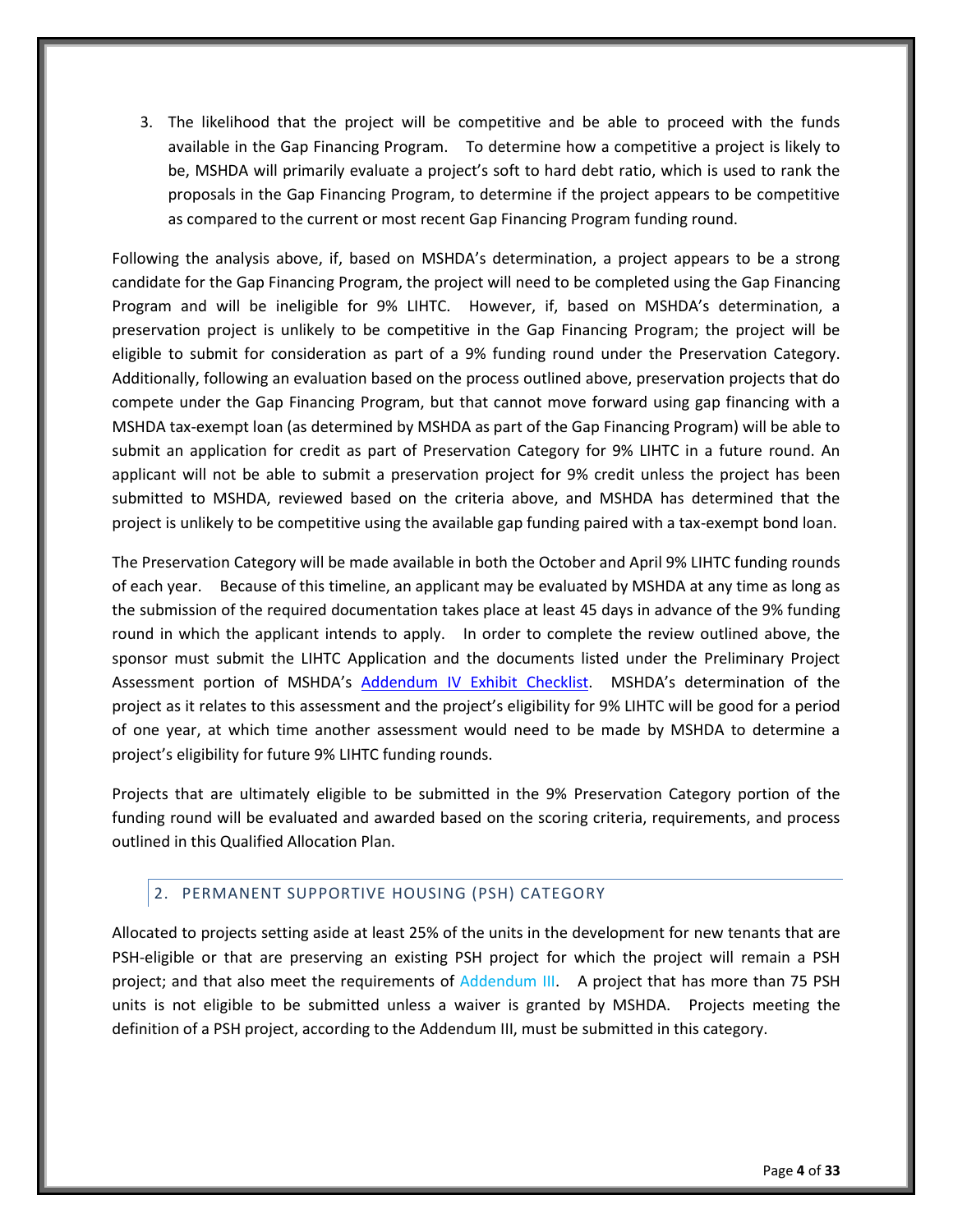# <span id="page-9-0"></span>3. OPEN CATEGORY

Allocated to projects not meeting the requirements for either the Preservation Category or the PSH Category.

# <span id="page-9-1"></span>4. STRATEGIC INVESTMENT CATEGORY

Projects applying in any of the three Categories above can also apply in this Strategic Investment Category by submitting the documentation necessary to satisfy the requirements outlined in [Exhibit III](#page-31-0) attached hereto. Projects funded under this Strategic Investment Category will not be subject to the standard Scoring Criteria and will be evaluated solely based on the sufficiency of the proposal based on [Exhibit III](#page-31-0) attached hereto and the usual threshold requirements. If MSHDA determines that not all of the credit under this Strategic Investment Category will be used, the credit will be moved to the "Undesignated Credit" below for the funding rounds in which the Undesignated Category is applicable. It is anticipated that very few, if any, projects will meet the requirements to be funded under this Category.

# <span id="page-9-2"></span>5. UNDESIGNATED CREDIT

The Undesignated Credit in any funding round will be awarded in the following order:

- a. MSHDA will use its discretion to place projects awarded from the Categories (including the Strategic Investment Category) into the [Statutory Set-Asides,](#page-11-4) with the only goal being to fill the Statutory Set-Asides from the projects already awarded. If any Statutory Set-Asides remain unmet, Undesignated Credit will be used to fill the remaining Statutory Set-Asides. Following the conclusion of each funding round, MSHDA will post a list of awards, which will include an indication regarding which Statutory Set-Aside each project was awarded from.
- b. After all Statutory Set-Asides have been met, any remaining Undesignated Credit will be allocated to the highest scoring unfunded projects in the round.

In performing its analysis of credit to be awarded in the Undesignated Category, MSHDA will not take into consideration any points for Permanent Supportive Housing awarded in Section F of the LIHTC Scoring Criteria. All other criteria outlined in the LIHTC Scoring Criteria will apply.

#### <span id="page-9-3"></span>C. STATUTORY SET-ASIDES

- **Nonprofits, 10%** Qualified nonprofit organizations as required by Section 42 of the IRC and that meet [Threshold Requirement XV,](#page-26-1) found in [Exhibit I](#page-22-0) attached hereto.
- **Rural Housing, 10%** Proposed or existing housing projects that fall into one or more of the following categories: a) financed by a loan guaranteed by Rural Housing Services or a successor agency; b) funded by a federal program for the development of rural housing; or c) is located in an area other than a metropolitan area. A list of eligible rural communities can be found on MSHDA's website: [Rural Communities List](http://www.michigan.gov/documents/mshda/mshda_li_ca_42_tab_gg_rural_small_comm_list_239066_7.pdf)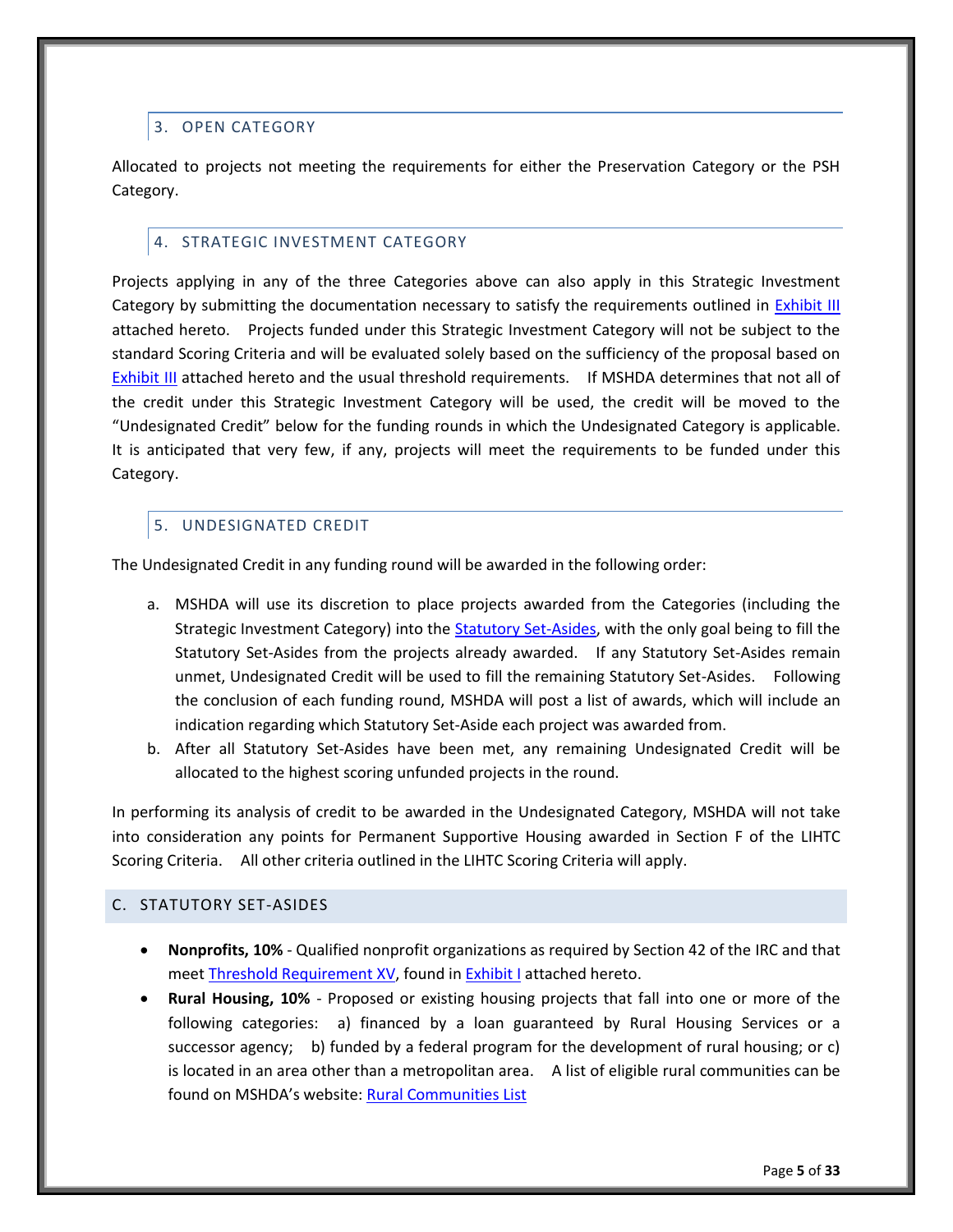- **Elderly, 10%** Projects in which 100% of the units serve tenants that conform to the federal agency(s) definition of elderly or the MSHDA definition of elderly under the MSHDA Act.
- **Eligible Distressed Areas, 30%** Housing projects in eligible distressed areas, which include proposed or existing housing projects in distressed areas pursuant to MCL 125.1411(u). A list of Eligible Distressed Areas can be found on MSHDA's website at [Eligible Distressed Areas List](http://www.michigan.gov/documents/mshda/MSHDA-EDA-list_457982_7.pdf)

*With the exception of the nonprofit set-aside, if the LIHTC allocated falls below the set-aside threshold by October 1 of the year in which that credit amount is authorized, MSHDA may reapportion unallocated LIHTC amounts thereafter.*

#### <span id="page-10-0"></span>D. LIHTC ALLOCATION LIMITS

| 1. | Maximum award per project:                           | \$1,500,000 |
|----|------------------------------------------------------|-------------|
|    | Maximum award per Principal (annual credit ceiling): | \$3,000,000 |

*Co-developers will be allocated tax credits against the per-Principal limit based upon the percentage of interest in the cash-paid (non-deferred) portion of the development fee, including any costs or other fees that would typically be included in and paid from the developer fee as described in [Section X](#page-14-0) below. For example, if co-developers retain a fifty percent (50%) interest each in the cash-paid (non-deferred) portion of the developer fee, fifty percent (50%) of the tax credits will be counted against each of the developer's per-Principal caps. Parties that have an identity of interest may be treated as a single developer (or Principal) for purposes of the cap if MSHDA concludes, based on the relevant facts and circumstances, that the submission of an application by one or more of the applicants is intended, in whole or in part, as a means of circumventing the annual credit ceiling per-Principal cap. If a Principal has not exceeded its*  annual cap, and there is enough credit under the per Principal cap limits to fund 80% of the proposed project, then *MSHDA, in its discretion, may consider 1) fully funding that project; 2) awarding an amount less than the amount requested, but that still makes the project feasible; or 3) awarding only the remaining 80% if it is enough credit to make the project financially viable.* 

*For this purpose, a Principal is defined as any person or entity receiving a portion of the development fee, which shall also be reflected in the Development Team Information portion of the Low Income Housing Tax Credit Program Application.* 

3. If the credit remaining in a Category is sufficient to fund 80% of the credit amount approved for the next highest scoring project in the corresponding Category, MSHDA may 1) consider fully funding that project by taking the remaining credit from the 15% Undesignated Credit described above; 2) awarding an amount less than the amount requested, but that still makes the project feasible; or 3) award only the remaining amount of credit to a project if it is shown to be financially viable. Otherwise, MSHDA will either skip the project to fund the next highest scoring project that is financially viable with lesser credit or move the balance of the credit to the Undesignated Credit or the following funding round as applicable, at its sole discretion.

#### <span id="page-10-1"></span>E. WAIVER REQUESTS

Applicants requesting a waiver of any QAP provisions as part of an application for a competitive funding round must submit their request in writing at least 30 days in advance of the October 1, 2014 funding round deadline, and at least 60 days in advance of all subsequent competitive funding rounds. Any waiver request not submitted within these timeframes will not be considered. While it is not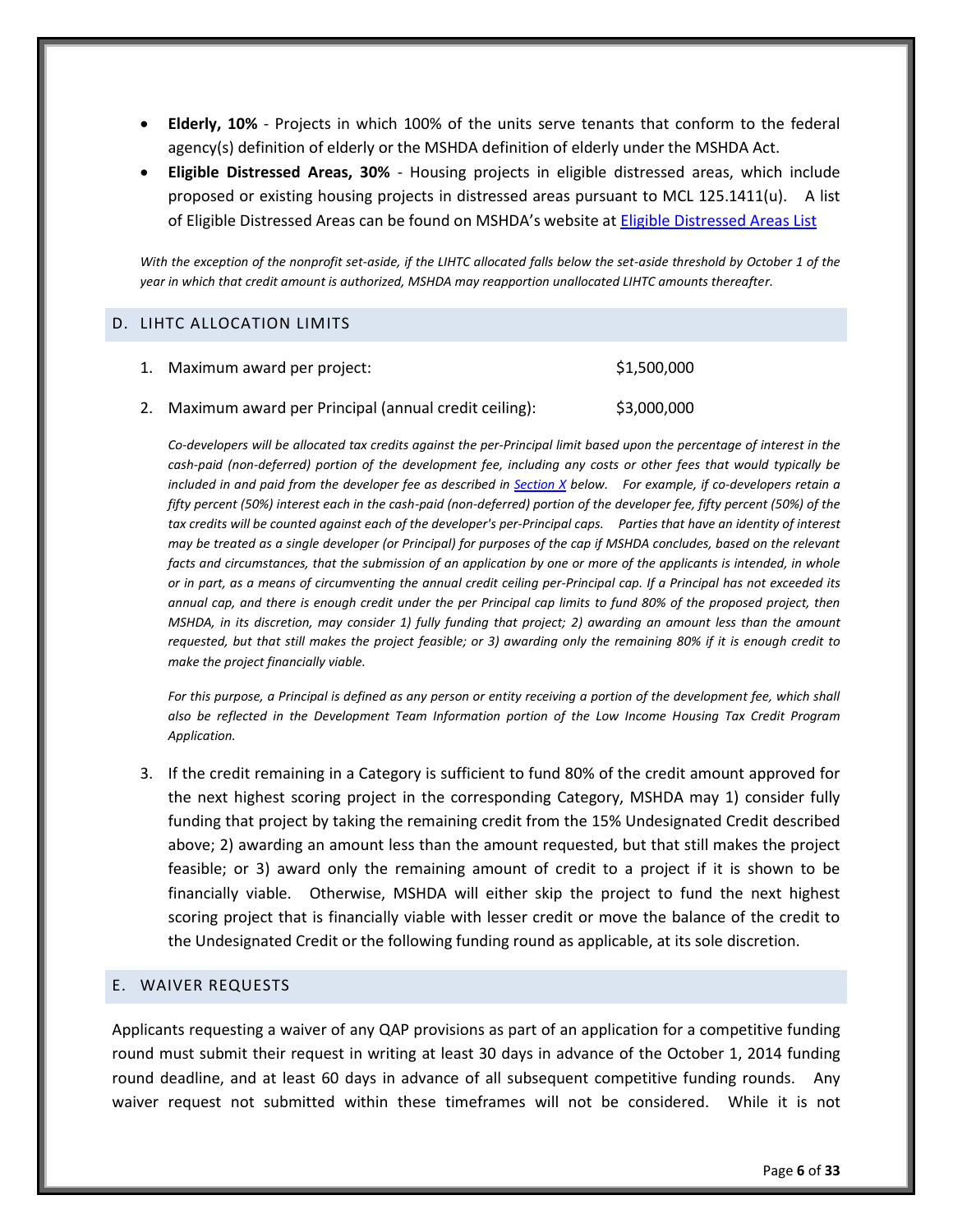anticipated that many requests will be granted, MSHDA will provide responses to all waiver requests 1) well in advance of the October 1, 2014 funding round and 2) no later than 30 days in advance of all subsequent funding rounds. **NOTE**: This waiver request process does not apply to projects seeking the use of alternative underwriting standards other than those published by MSHDA. Requests for the use of alternative underwriting standards may be made as part of a funding round submission.

# <span id="page-11-0"></span>**VI. LIHTC FUNDING ROUND PROCESS**

MSHDA will hold two funding rounds for both 2015 credit and 2016 credit as outlined below**.** In each of the funding rounds, allocations will be made to the highest scoring projects in each of the Categories; regardless of which Statutory Set-Aside(s) a project otherwise qualifies for. Any credit that is not utilized in any of the Categories from the October Funding Round will be moved to the April Funding Round for each respective year. Amounts below are based on an estimated annual credit ceiling of \$22 million.

# <span id="page-11-1"></span>A. FUNDING ROUND #1: OCTOBER 2014 & 2015 (APPRX 45% OF ANNUAL CREDIT CEILING)

- Preservation Category \$3,300,000 (approx. 15%)
- Permanent Supportive Housing Category \$3,300,000 (approx. 15%)
- Open Category \$3,300,000 (approx. 15%)

# <span id="page-11-2"></span>B. FUNDING ROUND #2: APRIL 2015 & 2016 (APPRX 45% OF ANNUAL CREDIT CEILING)

- Preservation Category  $-$  \$2,200,000 (approx. 10%)
- Permanent Supportive Housing Category \$2,200,000 (approx. 10%)
- Open Category  $-$  \$2,200,000 (approx. 10%)
- Undesignated \$3,300,000 (approx. 15%)

# <span id="page-11-3"></span>C. STRATEGIC INVESTMENT CATEGORY - (APPROX. 10% OF ANNUAL CREDIT CEILING)

The Strategic Investment Category may be used to fund qualifying developments from any competitive funding round at any time at MSHDA's discretion. If MSHDA determines that not all of the credit under this Strategic Investment Category will be used, the credit will be moved to the "Undesignated Credit" in the April Funding Round of the corresponding year.

# <span id="page-11-4"></span>**VII. ELIGIBILITY REQUIREMENTS**

Certain threshold requirements must be met for all projects, unless otherwise stated in any Addenda or Policy Bulletins, or waived. Proposals not meeting threshold requirements will not be processed further.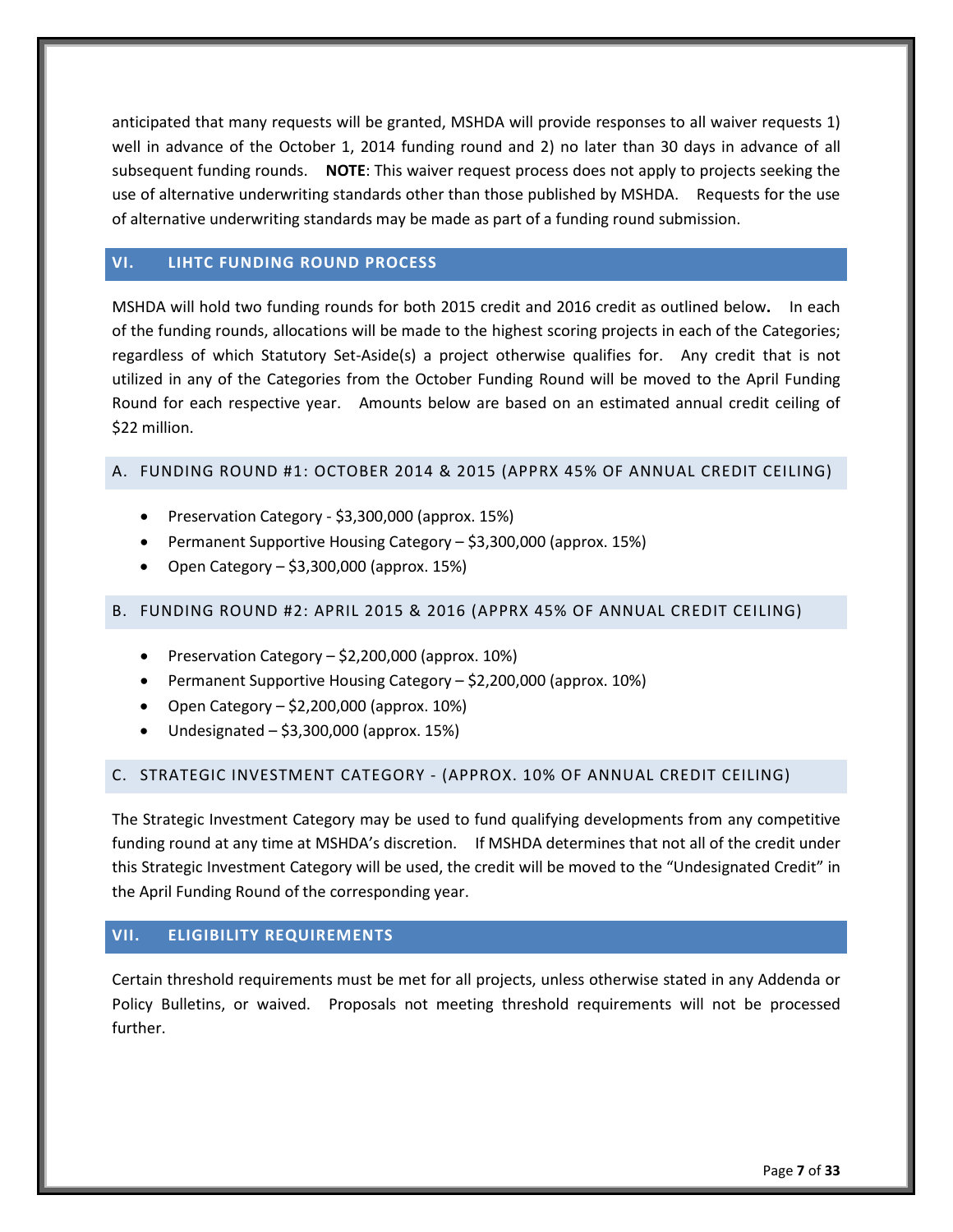#### <span id="page-12-0"></span>A. GENERAL THRESHOLD REQUIREMENTS

The following Threshold requirements, described in greater detail i[n Exhibit I](#page-22-0) attached hereto, will apply to all projects:

- 1. [Application Completeness](#page-22-1)
- 2. [Project Narrative](#page-22-1)
- 3. [Site Control](#page-22-3)
- 4. [Zoning](#page-22-4)
- 5. [Utilities](#page-23-0)
- 6. [Market Study](#page-23-1)
- 7. [Environmental](#page-23-2)
- 8. [Title Insurance Commitment](#page-23-3)
- 9. [Financing](#page-24-0)
- 10. [Acquisition Transfer](#page-24-1)
- 11. [Equity Investor Letter](#page-24-2)
- 12. [Green Policy](#page-25-0)
- 13. [Development Team Capacity](#page-25-1)
- 14. [Affirmative Fair Housing Marketing Plan](#page-26-0)
- 15. [Nonprofit Certification](#page-26-1)
- 16. [Ownership Formation](#page-26-2)
- 17. [Waiver of Qualified Contract](#page-27-0)
- 18. [Vouchers and Public Housing](#page-27-1)
- 19. [MSHDA Financing Signage](#page-27-2)
- 20. [Minimum Hard Construction Costs](#page-27-3)
- 21. [Michigan Products](#page-27-4)
- 22. [Reserving Units for Families with Children](#page-28-0)

#### <span id="page-12-1"></span>B. THRESHOLD REQUIREMENTS – PRESERVATION PROJECTS

'Preservation' applies to the acquisition and renovation of existing affordable properties, which are currently subject to a low income use restriction. For these purposes, adaptive reuse projects, entirely vacant residential buildings, and projects requiring demolition will be considered new construction, regardless of whether or not project-based rental subsidies are being preserved. Only Preservation projects that meet this definition and the threshold requirements outlined in [Exhibit II](#page-29-0) attached hereto, in addition to the General Threshold Requirements may receive points for Preservation and apply under the Preservation Category.

# <span id="page-12-2"></span>**VIII. SELECTION CRITERIA**

MSHDA will evaluate applications for LIHTC in accordance with the requirements of federal and state law and the QAP (including any related Policy Bulletins and Addenda) based on the Scoring Criteria. The Scoring Criteria is incorporated herein as though it were a part of the body of this QAP. The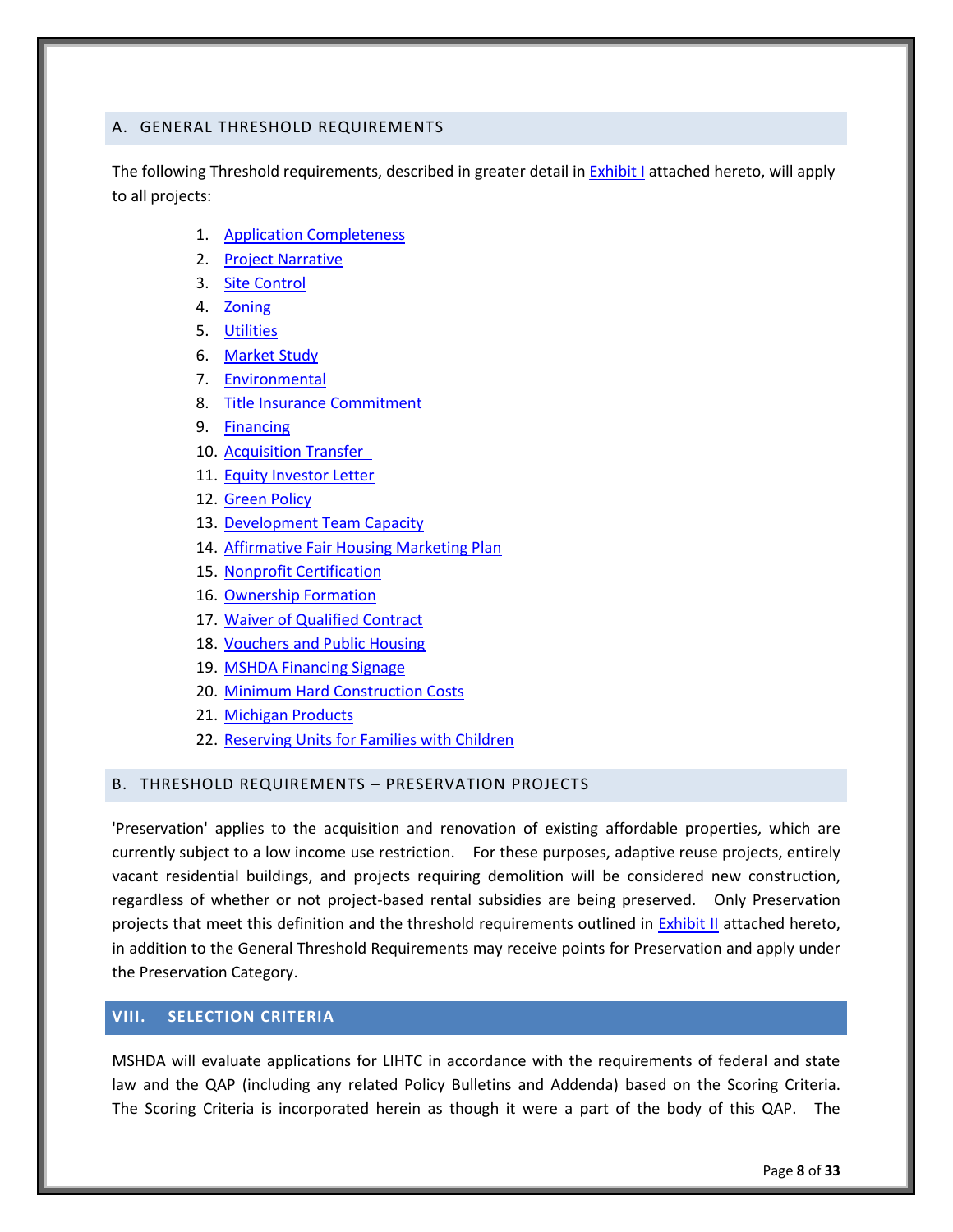general areas where projects can receive points in the Scoring Criteria include, but are not limited to: project location, project financing, project characteristics, and development team characteristics. further information on the scoring criteria and specific point values, please refer to the **Scoring Criteria**. Under no circumstances will any application subject to a competitive scoring process give rise to an entitlement or legal right to an allocation of LIHTCs. The allocation of LIHTCs shall be entirely at the discretion of MSHDA.

# <span id="page-13-0"></span>A. TIEBREAKERS

If, after evaluating projects based on the Scoring Criteria, two projects have identical scores, MSHDA will select between them according to this order of priority: lowest actual amount of credit per unit; highest actual Walkscore.

#### <span id="page-13-1"></span>B. RE-EVALUATION PROCESS

Following completion of a competitive funding round, if an applicant believes there was an error made during the review process or that an application was not evaluated correctly, an applicant may contact MSHDA to have a specific portion of the application that was submitted re-evaluated. Any such request must be made to MSHDA in writing within 7 days following conclusion of a funding round. For purposes of this re-evaluation, MSHDA will not consider any additional documentation that was not provided with the application, but may consider information provided by an applicant intended to clarify portions of the application. MSHDA, in its sole discretion, will determine whether or not the re-evaluation of an application submission should warrant an award of LIHTC.

#### <span id="page-13-2"></span>**IX. UNDERWRITING STANDARDS & STATE-DESIGNATED 30% BASIS BOOST**

In making its determination of the LIHTC dollar amount necessary for the financial feasibility of a project and its viability as a qualified low income housing project throughout the initial credit period, MSHDA will consider the sources and uses of funds and the total financing planned for the project, and any proceeds or receipts expected to be generated by reason of tax benefits. HOWEVER, SUCH A DETERMINATION OF FEASIBILITY BY MSHDA SHALL NOT BE CONSTRUED TO BE A REPRESENTATION OR WARRANTY AS TO THE FEASIBILITY OR VIABILITY OF THE PROJECT. Please see [Exhibit IV](#page-32-0) attached hereto for further information on the underwriting process and standards to be used.

# <span id="page-13-3"></span>A. STATE-DESIGNATED DIFFICULT DEVELOPMENT AREAS

The Housing and Economic Recovery Act of 2008 (HERA) provides that state housing credit agencies may award up to a 30 percent "basis boost" to buildings that states determine need the boost to be economically feasible, effective for buildings placed in service after July 30, 2008. This additional increase is not available to buildings located in a Qualified Census Tract, HUD-designated Difficult Development Areas, or tax-exempt bond financed projects.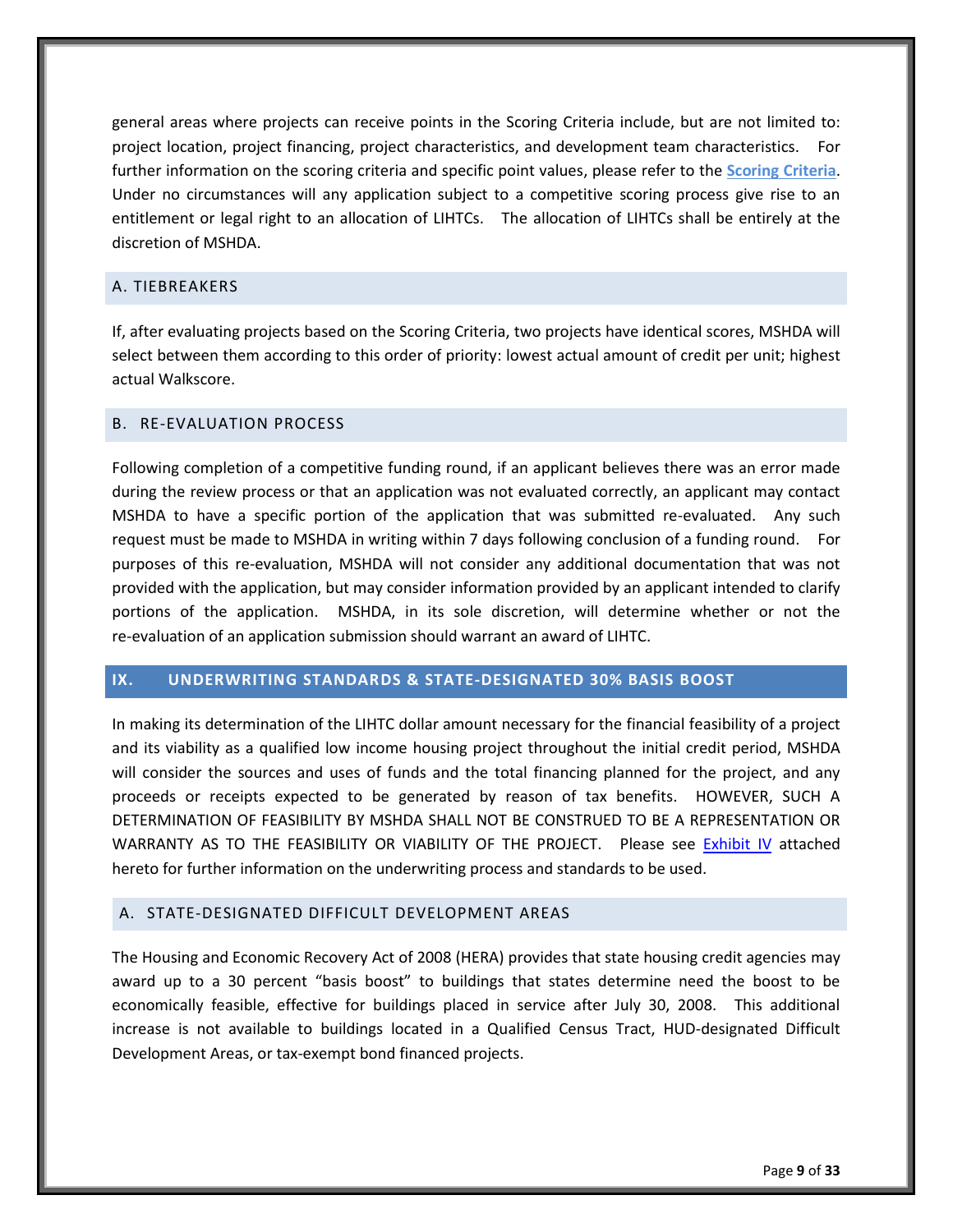The basis boost may be awarded by the Authority to a project placed in service after July 30, 2008 and prior to the issuance of the 8609, and subject to tax credit ceiling being available. Properties meeting any of the criteria found in [Exhibit V](#page-34-0) attached hereto are eligible for a basis boost up to the percentages listed therein, although they are still subject to the usual evaluation of minimum credits needed to achieve feasibility.

# <span id="page-14-0"></span>**X. FEE LIMITS**

#### <span id="page-14-1"></span>A. DEVELOPMENT FEES

The total amount of any (i) developer fees, (ii) developer guaranty fees, and (iii) consulting fees (excluding fees to a third party, non-related construction manager included and paid from the construction contract), will be no more than the maximum development fee allowed to a project as outlined below.

# <span id="page-14-2"></span>1. DEVELOPMENT FEE - TAX-EXEMPT BOND FINANCED PROJECTS

For projects financed with tax-exempt bonds eligible for 4% credit, the maximum development fee shall be calculated as follows:

- a. For projects of 49 units or fewer, the development fee will be the lesser of \$2,100,000 or the sum of the following:
	- i. 7.5% of acquisition costs
	- ii. 7.5% of project reserves
	- iii. 20% of all other development costs, excluding developer fee, developer overhead, and developer consulting fee.
- b. For projects of 50 units or more, the development fee will the lesser of \$2,100,000 or the sum of the following:
	- i. 7.5% of acquisition costs
	- ii. 7.5% of project reserves
	- iii. 15% of all other development costs, excluding developer fee, developer overhead, and developer consulting fee.

# <span id="page-14-3"></span>2. DEVELOPMENT FEE – 9% LIHTC PROJECTS

For all projects eligible for 9% LIHTC, the maximum development fee shall be the lesser of \$1,500,000 or the sum of the following:

- a. 7.5% of acquisition costs
- b. 7.5% of project reserves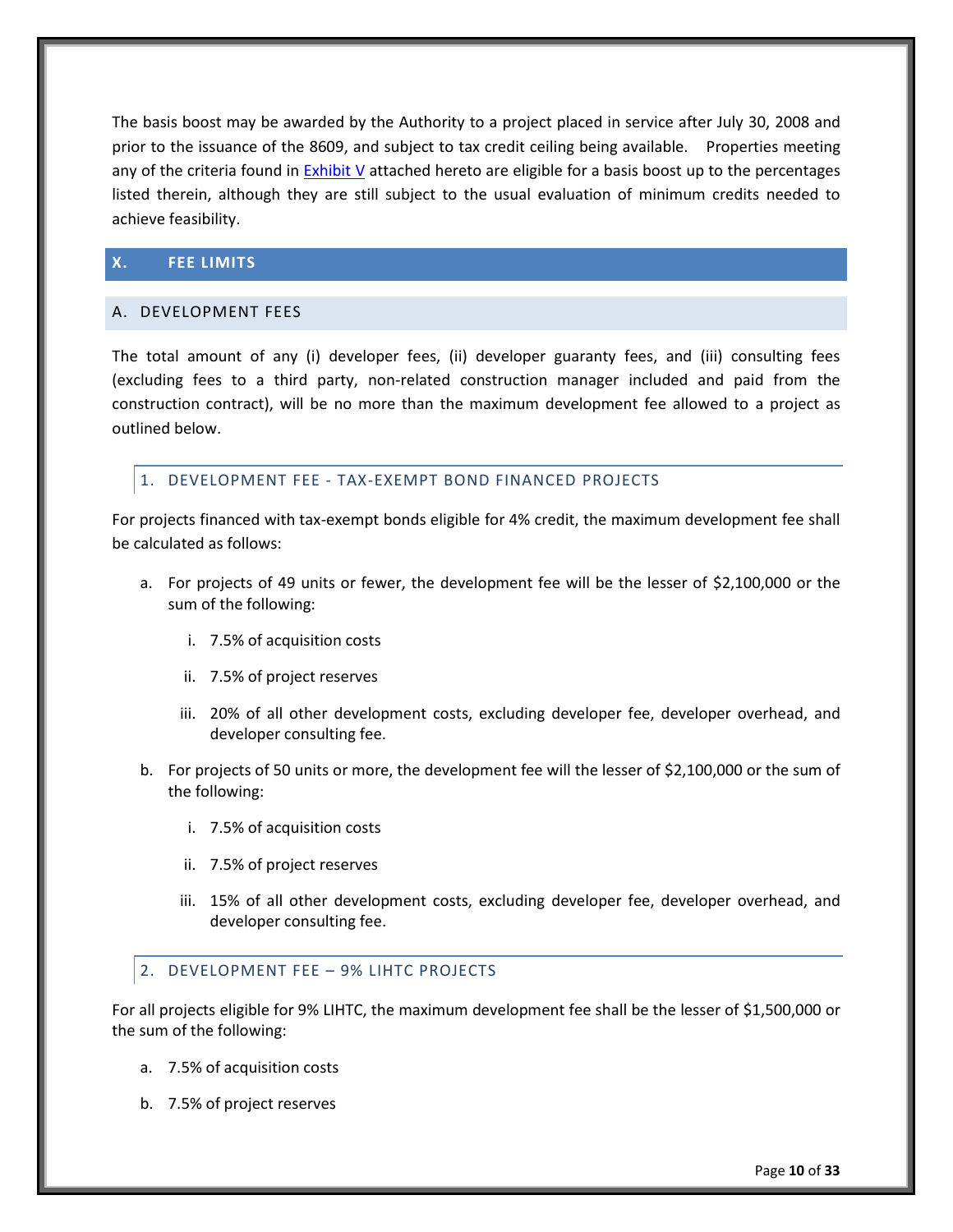c. 15% of all other development costs, excluding developer fee, developer overhead, and developer consulting fee.

#### <span id="page-15-0"></span>3. DEVELOPMENT FEE – OTHER CONSIDERATIONS

In addition to the fee limits outlined above, the following considerations must also be given with regard to the developer fee:

- If an existing project, building, or physical structure is split into two or more phases, the aggregate developer fee for all phases shall not exceed the limitations stated above.
- For projects involving acquisition and rehabilitation, an amount equal to at least 5% of the acquisition cost of the land and building(s) must be allocated to the acquisition of the property (and the acquisition eligible basis, if applicable) for purposes of attribution to the developer fee.
- Up to 50% of the total developer fee can be deferred to cover a gap in funding sources as long as the entire amount will be paid within fifteen (15) years. If the proforma in the application indicates that cash flow is insufficient to repay the deferred developer fee within 15 years, the Applicant must provide an explanation in the narrative as to how the deferred developer fee will be repaid.

# <span id="page-15-1"></span>B. CONSTRUCTION CONTRACT ITEMS

- General Requirements 6% of construction costs, exclusive of builder profit, builder overhead and general requirements.
- Builder Overhead 2% of construction costs, exclusive of builder profit and builder overhead.
- Builder Profit 6% of construction costs, exclusive of builder profit.

Projects of 49 units or fewer may aggregate general requirements, builder overhead, and builder profit to a maximum of 20% of the construction costs, using a calculation similar to the approach outlined above.

#### <span id="page-15-2"></span>C. CONSTRUCTION MANAGEMENT

If a construction manager is not included in the construction contract, then any construction management consulting fee must be included in and paid from the developer's fee. If a construction management fee (paid to a related or unrelated third party) is included in the construction contract, it must be included in and subject to the above fee limits relating to General Requirements, Builder Overhead, and Builder Profit. Excess fees will be deducted from total development costs when performing the gap calculation.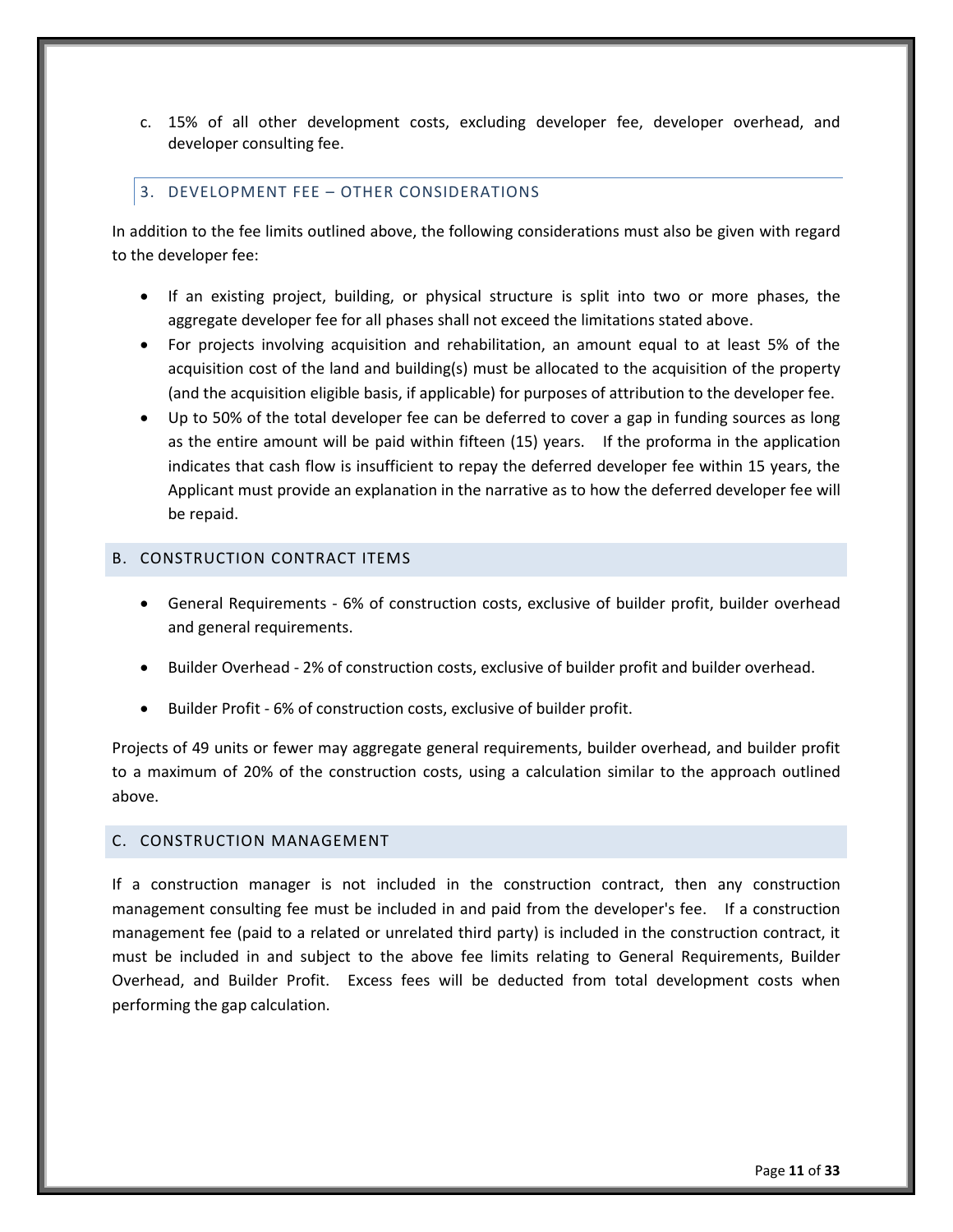#### <span id="page-16-0"></span>D. IDENTITY OF INTEREST FEES

If an identity of interest exists between the Applicant and the General Contractor, incentive fees may only be paid to the extent that they are included in the above mentioned fee limitations. A general contractor may act as a subcontractor and may be entitled to additional overhead and profit otherwise payable to an independent subcontractor as long as the overhead and profit is determined to be within industry standards at the sole discretion of MSHDA. However, the general contractor's overhead, profit, and general requirements that may be included as allowable project costs are limited to the percentages noted above.

# <span id="page-16-1"></span>**XI. FIRST EVALUATION AND AWARD OF RESERVATIONS**

Project applications that include all required information and documentation in a form and manner acceptable to MSHDA, and that meet or exceed the QAP's threshold requirements and underwriting standards will be eligible to be evaluated for receipt of a Reservation and Carryover Allocation of LIHTC.

Following the award of credit, projects are expected to move forward with closing on financing sources and commencement of construction in a timely manner. While a project will not need to demonstrate closing and commencement of construction until the 10% Certification deadline shown below, to allow MSHDA to monitor the progression of projects, owners will be required to submit progress reports to MSHDA regularly during this period of time. Failure to submit accurate progress reports on a timely basis may result in negative points on future projects or a loss of credit to the project.

# <span id="page-16-2"></span>**XII. SECOND EVALUATION**

All projects receiving an allocation of 9% LIHTC must provide evidence, acceptable to MSHDA and in accordance with any applicable federal regulations, from a Certified Public Accountant that more than 10% of the taxpayer's reasonably anticipated basis in the project (as of the close of the second calendar year following the calendar year of the allocation) is incurred within 12 months of the allocation date. Additionally, a second financial review of the project based on updated project sources and uses as well as updated project income and expenses will be conducted at the time this certification is submitted in accordance with the procedures described i[n Exhibit IV](#page-32-0) attached hereto.

In conjunction with the submission of the above items to satisfy the federal 10% Certification requirements, all Applicants, including those with projects with only 4% credits, must submit to MSHDA acceptable evidence of the following items which can be found in the [10% Certification](http://www.michigan.gov/mshda/0,4641,7-141-5587_5601-134725--,00.html) Exhibit Checklist on MSHDA's website. Failure to provide such documentation may result in the allocation being rescinded. The items required to be submitted are:

- a Partnership Agreement or Operating Agreement.
- Documentation of the equity price to be paid to the owner, if not identified in the Partnership Agreement or Operating Agreement.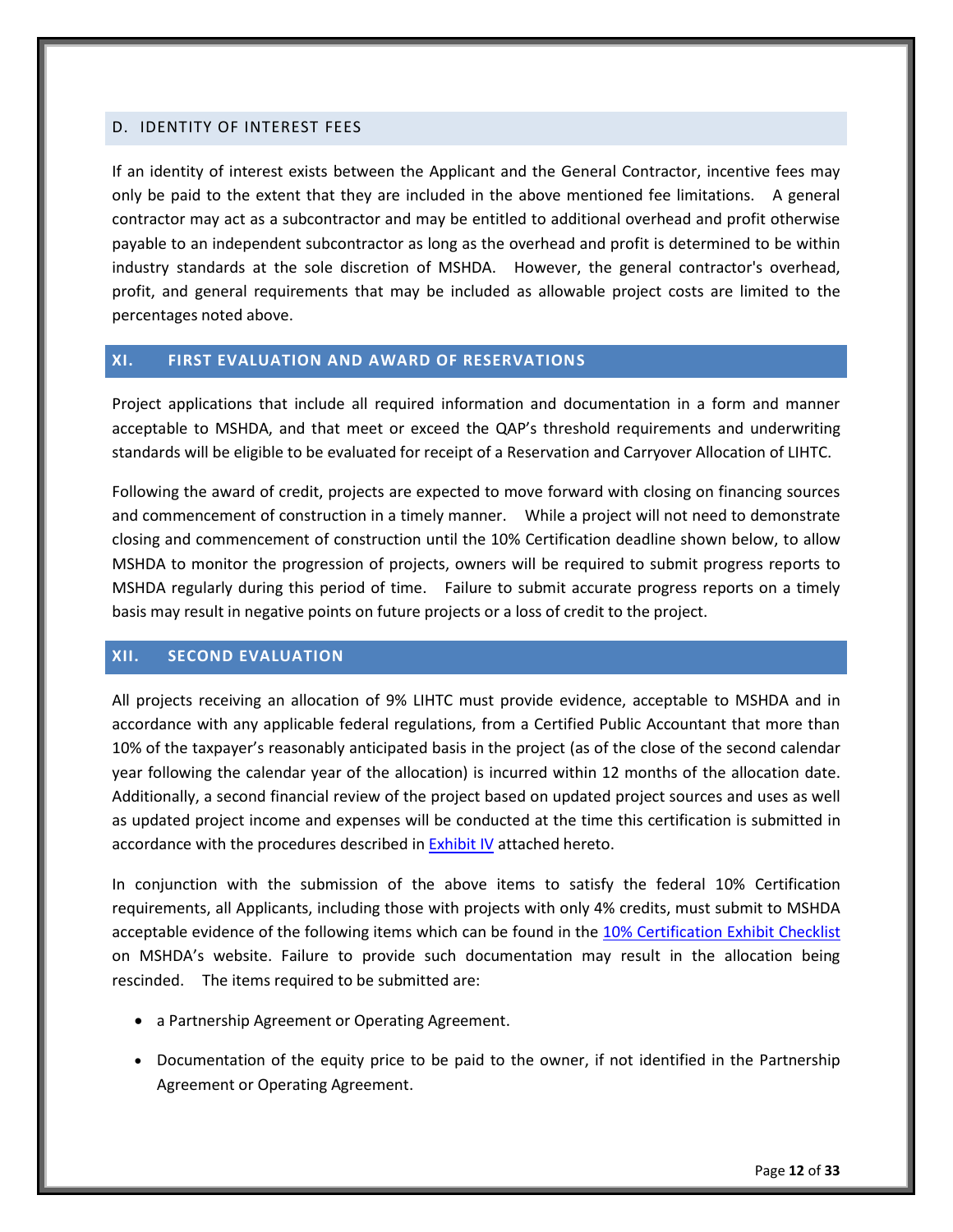- For all projects that are relying on tax abatement for financial feasibility, a copy of the project-specific resolution, if not provided at the time of application.
- Record of the disbursement of the equity or construction loan.
- Recorded notice of commencement (or evidence that the notice has been received for recording) unless on tribal land.
- Recorded deed to the property (or evidence that the deed has been received for recording) or long-term lease on tribal land.
- All building permits necessary to begin construction, or a letter from the municipality stating that the permits will be issued upon payment of fees.
- Appraisal for all rehabilitation projects and for new construction projects with an identity of interest prepared consistent with Policy Bulletin #8 to ensure the most effective and efficient use of LIHTC.
- Capital Needs Assessment dated within 1 year of the 10% Test application due date, if not submitted at the time of initial application (if applicable). All Capital Needs Assessments must be completed in accordance with [Exhibit II](#page-29-0) attached hereto, and [Tab Z](http://www.michigan.gov/documents/mshda/mshda_li_ca_35_tab_z_capital_needs_assess_183891_7.pdf) of MSHDA's Combined Application.
- Updated project schedule, pro-forma financial information, and sources and uses statement.
- Fully executed copy of the **MSHDA Green Policy Certification** and, if required by MSHDA Green Policy, proof of project registration with either Enterprise Green Community Partners or U.S Green Building Council.

#### <span id="page-17-0"></span>**XIII. FINAL EVALUATIONS**

MSHDA will further evaluate the project following the date all of the buildings in a project are placed in service, including a site visit if deemed necessary by MSHDA, to ensure that all program requirements have been met and to review the project prior to issuance of IRS Form 8609. To begin this process, a request for a LIHTC Regulatory Agreement must be submitted to MSHDA no later than November 1st of the year a project places in service.

In addition to the issuance of the LIHTC Regulatory Agreement, when the project/building is placed in service and prior to the issuance of a Form 8609, the owner must submit to MSHDA acceptable evidence of the items listed below. The placed in service application must be submitted to MSHDA on or before February 1st of the year after the project is placed in service. Applicants are also encouraged to refer to the [LIHTC Placed in Service Exhibit Checklist](http://www.michigan.gov/mshda/0,4641,7-141-5587_5601-134727--,00.html), which can be found on MSHDA's website for further detail regarding these requirements. The documentation required is as follows: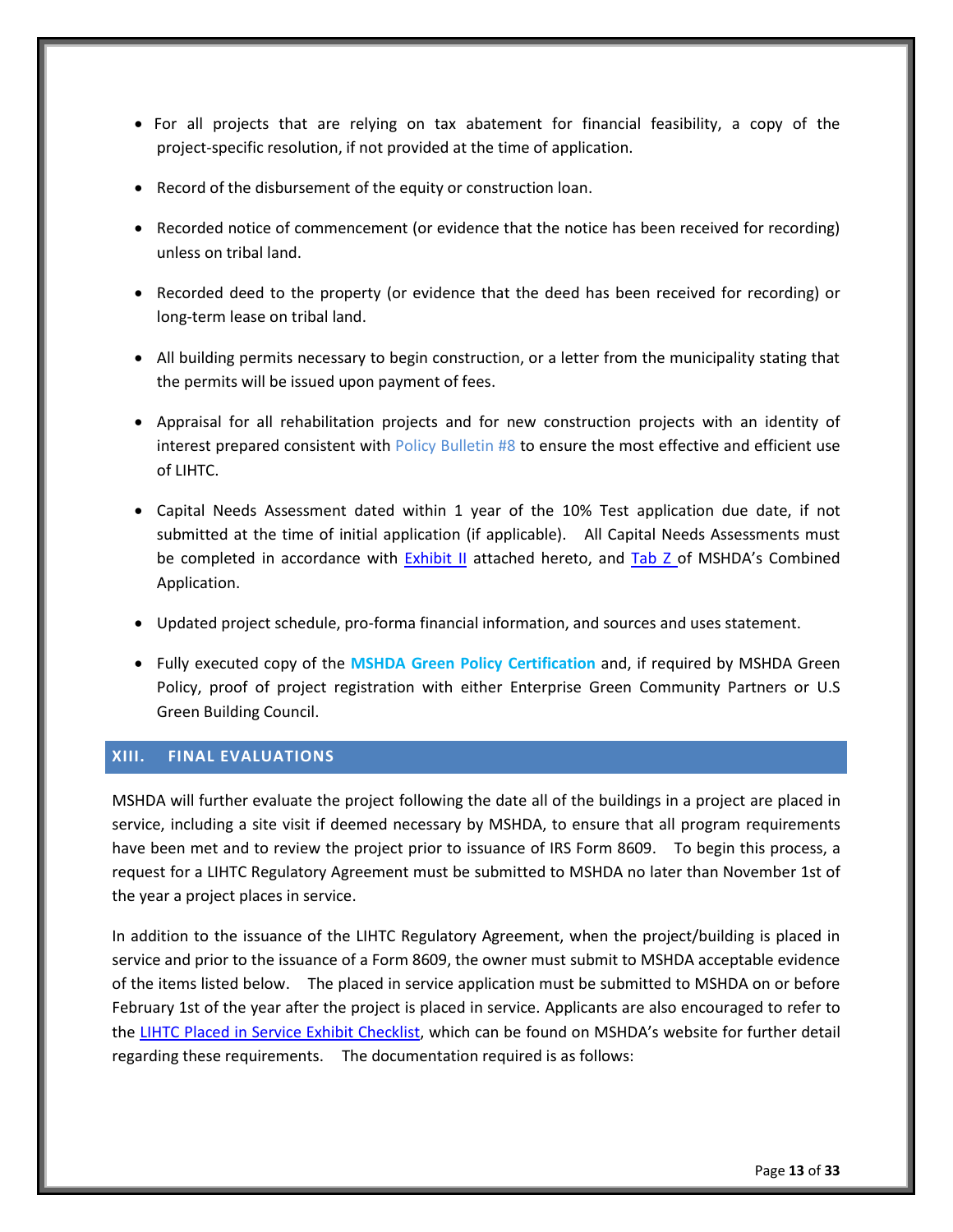- 1. Copy of executed and recorded deed to property showing partnership as owner (or long-term lease showing partnership as lessee if on tribal land), including correct property description.
- 2. Copy of updated ownership entity formation records approved by the Department of Licensing and Regulatory Affair's Bureau of Commercial Services
- 3. [First Year Credit Statement](http://www.michigan.gov/mshda/0,4641,7-141-5587_5601-134727--,00.html)
- 4. Updated **application**.
- 5. Independent, third party final owner's and contractor's cost certifications for all projects.
- 6. Certificates of occupancy (or their equivalent for rehabilitation work). Additionally, owners must also submit a copy of the same to MSHDA Compliance for each building in the development within five (5) business days after each certificate becomes available.
- 7. Final executed limited partnership agreement or operating agreement and all attachments.
- 8. Copy of executed and recorded permanent mortgage and other permanent financing sources.
- 9. Color photograph of project.
- 10. [Form 8821,](http://www.michigan.gov/documents/mshda/mshda_li_af_q_irs_form_8821_204518_7.pdf) Tax Information Authorization naming MSHDA as the appointee to receive tax information.
- 11. A check for Compliance Monitoring Fees.
- 12. Assignment or transfer agreement of the rental subsidy that has been approved by the appropriate agency, if applicable.
- 13. A copy of the project's latest financial audit (if available).
- 14. Fully executed copy of the **MSHDA Green Policy Certification** and, if required by MSHDA Green Policy, proof of project Certification with either Enterprise Green Community Partners or U.S Green Building Council.
- 15. Updated Environmental and/or Marketing documentation, if applicable.
- 16. Fully executed Michigan Based Product certification.
- 17. Subsidy Layering Review application and HUD 2880 form (if applicable).

# <span id="page-18-0"></span>**XIV. HOUSING CHOICE VOUCHERS**

This QAP awards LIHTC through a competitive process that can also serve as a form of competitive selection for purposes of applications for project-based vouchers and other forms of assistance. In particular, MSHDA will continue to make project-based vouchers available on a case-by-case basis to projects that agree to set-aside at least five units for Permanent Supportive Housing.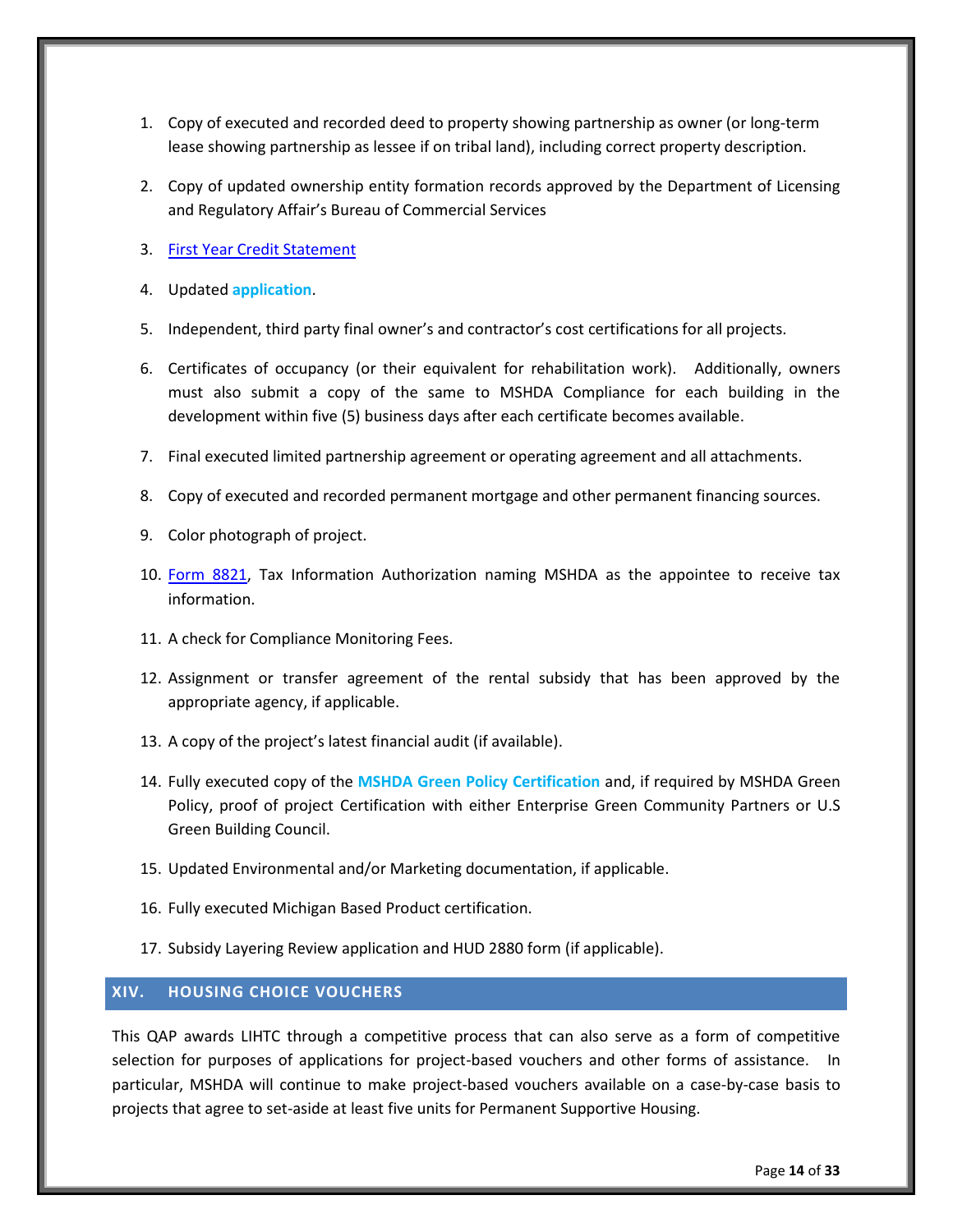#### <span id="page-19-0"></span>**XV. PROJECT OR DEVELOPMENT TEAM CHANGES**

Owners will not be allowed to make changes to a project that would result in a change to any of the specific items for which points were awarded, unless extraordinary and well-documented circumstances would warrant it. Any such changes to a project that require a re-scoring or re-evaluation which causes the project's position to fall below its original position may cause the allocation of LIHTC to be rescinded or an assessment of negative points on future applications.

Additionally, Reservations, and/or Carryover Allocations are non-transferable either to another entity or within the same entity where there is a change in control or general partner interests, except with the express written consent of MSHDA, it being the explicit intention of the QAP to prevent one party from obtaining such a Reservation and/or Carryover Allocation in order to sell or broker its interest in the proposal (except for syndication purposes). Because all representations made with respect to the owner, applicant, developer or related party or entity, or any member of the development team, their experience and previous participation are material to the evaluation made by MSHDA, it is not expected that MSHDA's consent will be granted for such transfers unless a new application is submitted and scores no less than the original application, and the transfer is a benefit for the project.

# <span id="page-19-1"></span>**XVI. EXCHANGE OF CREDIT**

In certain unusual circumstances, delays may occur which will prevent the project from being placed in service at the end of the second calendar year after the date of the Carryover Allocation. In extremely unusual circumstances that are beyond the control of the developer, MSHDA may allow the credit to be returned and may issue a Carryover Allocation in the year in which the credit is returned without the necessity of competing for funding provided certain conditions are met. Such a request will be evaluated as a facts and circumstances test. Requests for an exchange of credit may not be applied for prior to October  $1<sup>st</sup>$  of the year in which the project was required to place in service, unless the Authority determines that extenuating circumstances warrant an earlier exchange of credit.

At no time will any project be allowed more than three calendar years from the date of initial allocation to project completion unless approved by MSHDA.

#### <span id="page-19-2"></span>**XVII. FEES**

All applications must be accompanied by a check or money order in an amount equal to \$45 for each proposed low-income unit, with a \$2,500 maximum limit. This fee is non-refundable and must be paid in each funding round in which a project is seeking to be scored and/or evaluated. A fee of \$100 will be assessed each time a check is returned to MSHDA for non-sufficient funds.

MSHDA will charge a fee equal to 6% of the annual LIHTC dollar amount reserved for a project. A sum equal to 3% of the annual LIHTC dollar amount shall be submitted to MSHDA at the time of Reservation. The remaining 3% shall be paid at the time of the 10% Certification, which is one year following the issuance of the Reservation.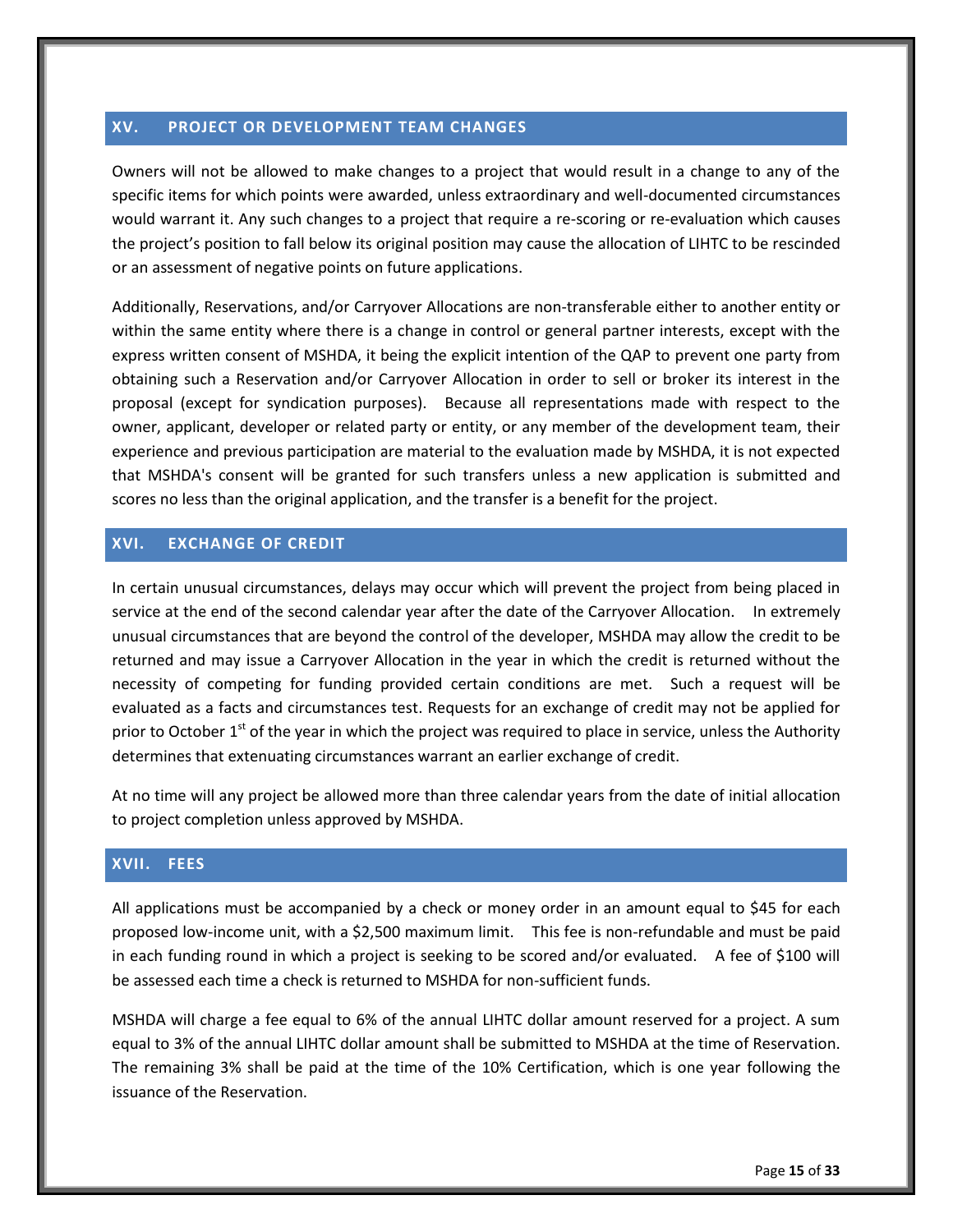In addition to the fees listed above, MSHDA may establish such other fees as may be necessary to effectively administer the program. Such fees may include, but are not limited to, charges to process waiver requests, changes in ownership, and site visits. MSHDA shall publish a schedule of such fees 60 days prior to implementation (se[e Fee Schedule Policy Bulletin\)](http://www.michigan.gov/documents/mshda/mshda_li_ca_32_tab_w_lihtc_policy_bulletins_183888_7.pdf).

Compliance monitoring fees will be charged for the credit period as follows:

- All units for which an allocation of credit was received on or after January 1, 2012 must pay the sum of \$475 per low income unit, which amount will cover the initial 15 year compliance monitoring period and is payable prior to issuance of Form 8609. Also, a fee of \$25 per LIHTC unit will be charged annually during the extended use period.
- All units for which an allocation of credit was received on or after January 1, 2011, but before January 1, 2012 must pay the sum of \$450 per low income unit, which amount will cover the initial 15 year compliance monitoring period and is payable prior to issuance of Form 8609. Also, a fee of \$20 per LIHTC unit will be charged annually during the extended use period.
- All units for which an allocation of credit was received on or after January 2008, but before January 1, 2011 must pay the sum of \$450 per low income unit, which amount will cover the entire 15 year compliance monitoring period and the extended use period and is payable prior to issuance of Form 8609.
- All units for which an allocation of credit was received on or after January 1, 2001 but before January 1, 2008 must pay the sum of \$300 per low income unit, which amount will cover the entire monitoring period and is payable prior to issuance of Form 8609.
- All units that received an allocation of credit prior to January 1, 1993, and all projects financed by MSHDA that received an allocation of credit before January 1, 1997, may elect to submit a sum equal to \$15 per low income unit on an annual basis for the remainder of the compliance period, or may opt to make one payment similar to that described above.
- With the exception of projects financed by Rural Development, all projects that received an allocation of credit prior to January 1, 2001 must pay an additional inspection fee of \$30 for each unit to be inspected once every three years. Projects financed by Rural Development must pay an additional fee of \$20 per each unit to be inspected once every three years. This fee shall be paid at the time of submission of the annual owner certifications.

# Noncompliance Fees

- MSHDA will assess a fee of \$100 if an owner fails to have a representative present for a scheduled tenant file audit and/or physical inspection which results in the inability to conduct the file audit and/or physical inspection.
- MSHDA will assess a fee of \$50 per unit for significant and repeated noncompliance issues.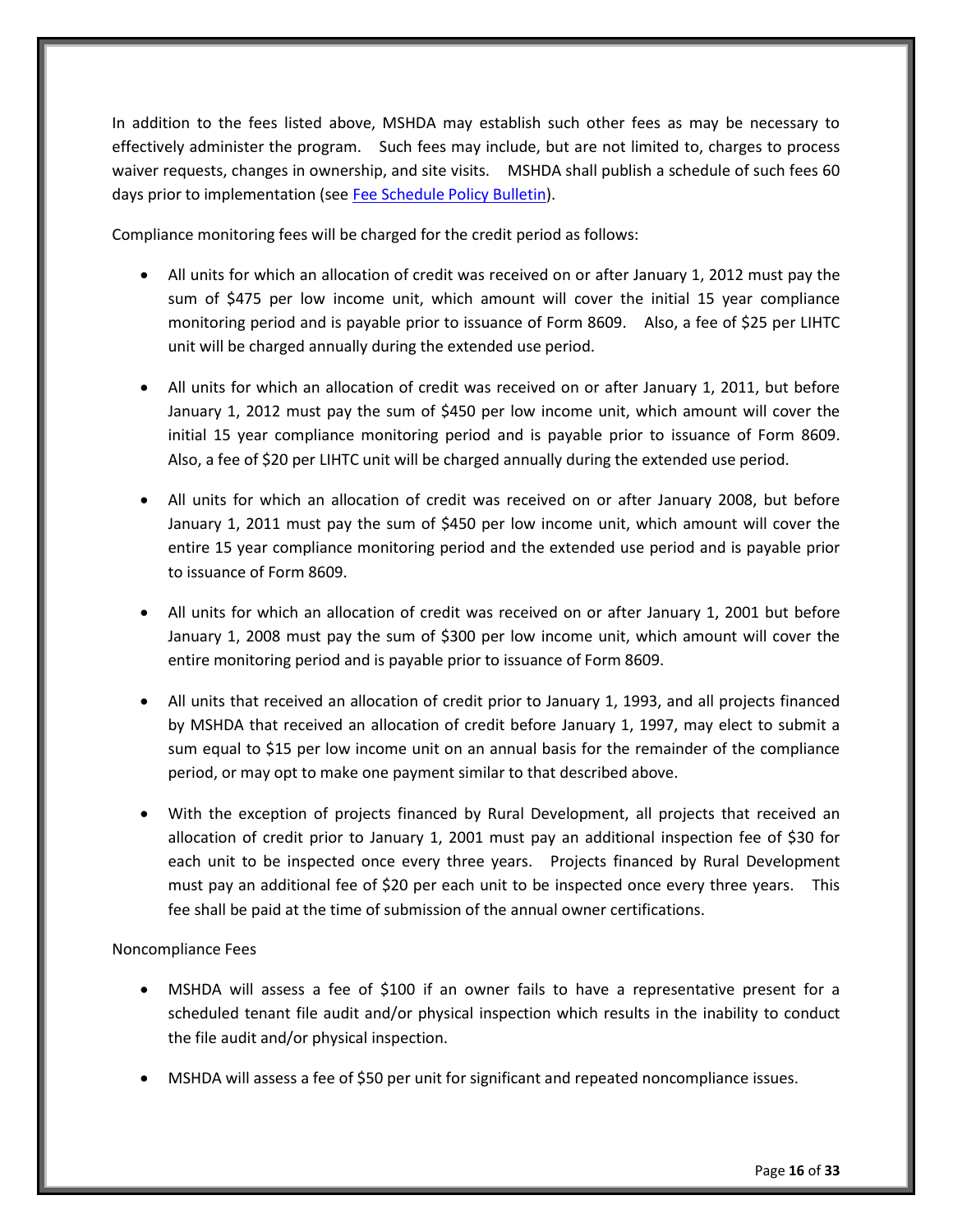Failure to submit any compliance or inspection fee will be considered non-compliance.

Compliance monitoring fees are subject to change based on changes in costs associated with administration of the compliance monitoring function by MSHDA and other changes in MSHDA and/or IRS mandated monitoring requirements.

#### <span id="page-21-0"></span>**XVIII. COMPLIANCE MONITORING**

Owners receiving an allocation of LIHTC shall be required to meet minimum compliance requirements and to follow the requirements outlined in MSHDA's [LIHTC Compliance Manual,](http://www.michigan.gov/mshda/0,4641,7-141-8002_26576_26578---,00.html) which is available on MSHDA's website. Please see [Exhibit VI](#page-35-0) attached hereto for further compliance monitoring requirements.

# <span id="page-21-1"></span>**XIX. COMBINED APPLICATION, POLICY BULLETINS AND ADDENDA**

Additional program requirements are set forth in the Policy Bulletins, MSHDA's Combined Application, and the applicable Addenda. MSHDA reserves the right to modify the Combined Application, Policy Bulletins, and Addenda at its discretion following notice to the public.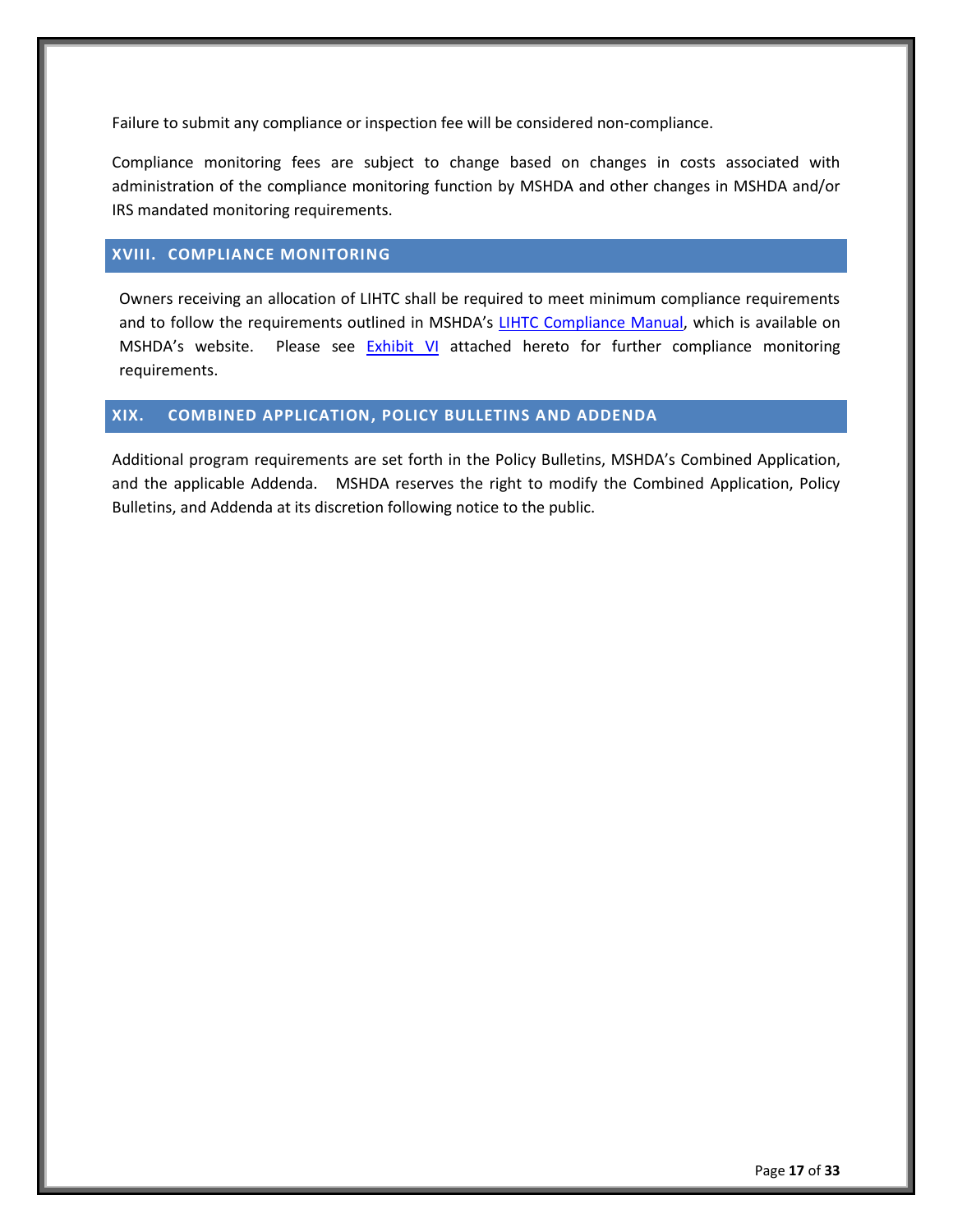#### **EXHIBIT I – GENERAL THRESHOLD REQUIREMENTS**

# <span id="page-22-1"></span><span id="page-22-0"></span>I. APPLICATION COMPLETENESS

Submission of a complete and consistent application. This includes, but is not limited to, a fully completed LIHTC Excel Application prepared in accordance with application instructions, submission of the required application fee, and submission of all applicable exhibits. MSHDA will reject applications with multiple material errors in documentation, incomplete information, and/or general inconsistencies found within the entire application submission. Decisions for rejection under this threshold requirement are intentionally made on a subjective basis and are entirely under MSHDA's discretion.

#### <span id="page-22-2"></span>II. PROJECT NARRATIVE

A detailed and complete narrative description of the project which includes, at a minimum, the type of project; location; prior LIHTC status, if any; type of financing; tenants served; bedroom mix; local, federal or state subsidies, if any; number of jobs created, including an explanation/analysis for how this number was determined; and any other relevant descriptive information. Applicants are encouraged to provide as much additional detail and background information about the proposed project as possible; particularly for describing areas in the application involving unusual or complex elements.

#### <span id="page-22-3"></span>III. SITE CONTROL

Evidence of site control by the Applicant, as evidenced by an option to purchase, letter of intent or term sheet, land contract, offer to purchase, purchase agreement, long-term lease or other appropriate documentation, and ability to keep same for 120 days from the date of application due date, with the ability to provide additional extensions as necessary to accommodate application processing timelines. If site control is vested in an entity other than the anticipated owner, the control must be unilaterally assignable to the proposed owner. Site control documents must clearly identify the physical location of the property (i.e. property address, full legal description or plat map identifying street names) and be consistent with the rest of the development information provided in the application including the title insurance commitment. If the site control documentation does not clearly identify a detailed breakdown of the components of the purchase price to be paid to the seller, a written narrative from the applicant providing additional detail may be submitted to accompany the site control documentation.

# <span id="page-22-4"></span>IV. ZONING

Evidence from the municipality of the property's current zoning designation and what, if any, steps are in process to obtain proper zoning for the proposed development, if it is not already properly zoned.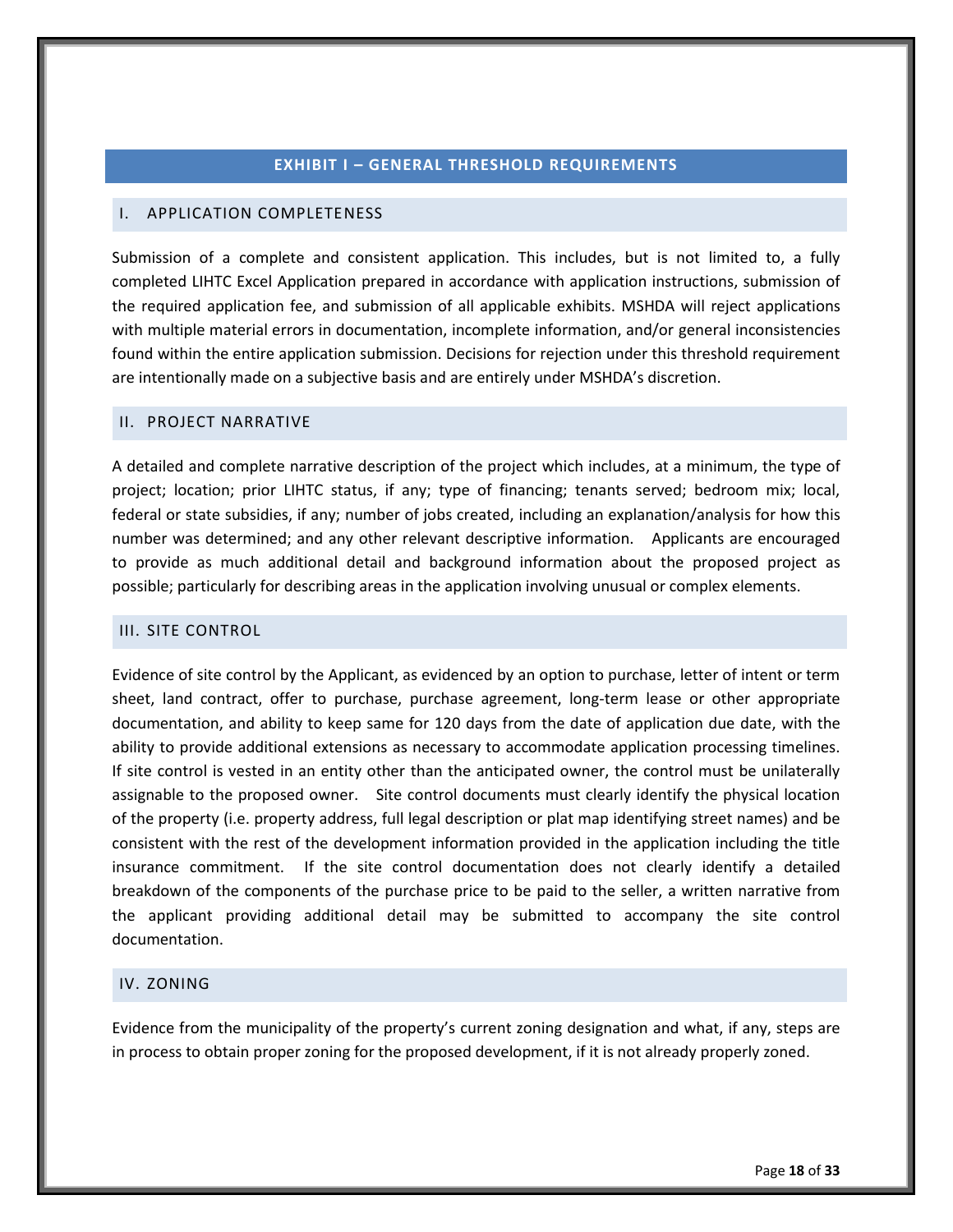### <span id="page-23-0"></span>V. UTILITIES

Evidence from the municipality and/or utility companies regarding the availability of all utilities and confirming they will have the capacity to serve the property – electricity, gas, water and sewer.

# <span id="page-23-1"></span>VI. MARKET STUDY

A market study completed in accordance with MSHDA's guidelines (see [Tab C](http://www.michigan.gov/mshda/0,4641,7-141-5587_5601-60010--,00.html) of MSHDA's Combined Application) that indicates the housing needs of low-income individuals in the area to be served. A completed market study must be submitted with the application and dated within six months of the application deadline. It is anticipated that it will take approximately 5 weeks from the time the market study is ordered through MSHDA's process to receive a completed the study. Potential applicants should be aware of this timing when planning to submit an application as part of a competitive funding round.

# <span id="page-23-2"></span>VII.ENVIRONMENTAL

Submission of an environmental review in accordance with the current MSHDA Environmental Review Standards (se[e Tab D](http://www.michigan.gov/mshda/0,4641,7-141-5587_5601-60010--,00.html) of MSHDA's Combined Application) together with a remediation plan, if necessary, with estimated costs outlined in detail and accounted for in the Sources and Uses Statement. Projects may be rejected if the environmental review and/or supporting documentation do not meet MSHDA's standards or if MSHDA determines additional testing or modifications to a remediation plan are necessary. Environmental studies must be dated within six months of the application deadline.

#### <span id="page-23-3"></span>VIII. TITLE INSURANCE COMMITMENT

All projects will be required to submit a title insurance commitment, dated within six months of the application due date, at the time the application is submitted. For projects located on federally recognized American Indian reservations, MSHDA may accept, in lieu of the title insurance commitment, an attorney's opinion letter describing chain of title and land control.

Applicants must assure that the name of the entity that owns the property matches with the site control documents, that the entity to be insured is correct, and that all parcels of property under land control exactly match up, are properly identified, and agree with the application that was submitted. The title insurance commitment must contain an original signature of the authorized title insurance company agent or employee, must indicate the availability of a title insurance underwriter, and must otherwise be complete and without defect.

NOTE: For proposed projects that contain multiple sites, Applicants must submit the Property Identification form found in the **LIHTC Application** to accompany the title insurance documentation. The title insurance documentation submitted must be organized in the same order as shown on this form.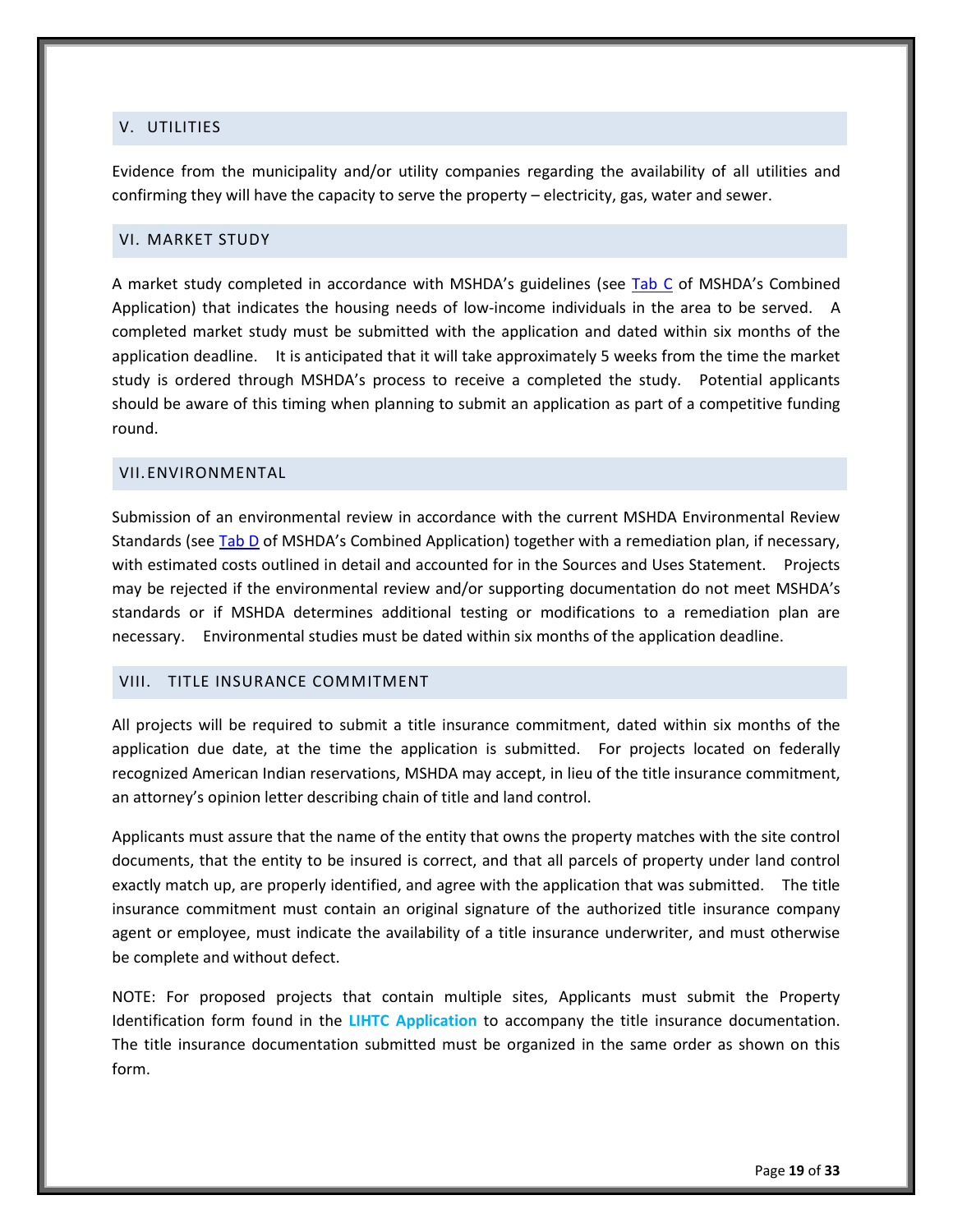#### <span id="page-24-0"></span>IX. FINANCING

Evidence of submission of application(s) to a mortgage lender(s) stating the amount of the loan, terms, and interest rate for all sources of financing. In the case of a Rural Housing Service (RHS) project, an original letter signed by an official of RHS; in the case of conventional financing, original documentation from the lender(s) stating that a formal application for construction and permanent financing has been submitted and is under serious consideration; in the case of Federal Historic tax credit, MEDC Community Revitalization Program financing, documentation indicating that Part I of the required application has been made; and in the case of an Authority financed project, evidence that the project has passed initial determination.

The Authority understands that due to differing schedules of funding rounds for various government financing sources, including but not limited to AHP or HOME funds, limited documentation or confirmation of funding awards may be available at the time of LIHTC application. Because of the unique timing of these types of sources of funding, the Authority is committed to being as flexible as possible. Accordingly, MSHDA will accept and process LIHTC applications that are proposing to apply for funding sources that are only available as part of a funding round held by another entity as long as the applicant can confirm that the specific funding source has been applied for and that there is a strong likelihood of funding availability prior to receiving an award of LIHTC. If, at the time LIHTC awards are made, it cannot be determined that the specific funding source has been applied for and that there is a strong likelihood of funding availability, the funding source will not be considered, which may result in the disqualification of the application. In this way, applicants are encouraged to take note of this flexibility, but are also cautioned to list only those funding sources in their initial application that they are confident will meet the requirements noted above prior to the LIHTC award.

#### <span id="page-24-1"></span>X. ACQUISITION TRANSFER

For acquisition/rehabilitation involving properties currently regulated by another government body (including HUD, RHS, or MSHDA), statement from the Applicant of the requirements for such approval and how the Applicant intends to meet them consistent with the LIHTC timetables.

#### <span id="page-24-2"></span>XI. EQUITY INVESTOR LETTER

At the time of application, the applicant must submit an equity investor letter from the proposed syndicator or investor that includes all of the following:

- The amount, price, and terms of the investment.
- The planned equity pay-in schedule.
- Investment underwriting and financial forecast pages compiled by investor (sources and uses of funds, development budget, draw schedules, rental income and operating expenses, cash flow analysis, lease-up schedule, tax credit analysis, capital account analysis, etc.).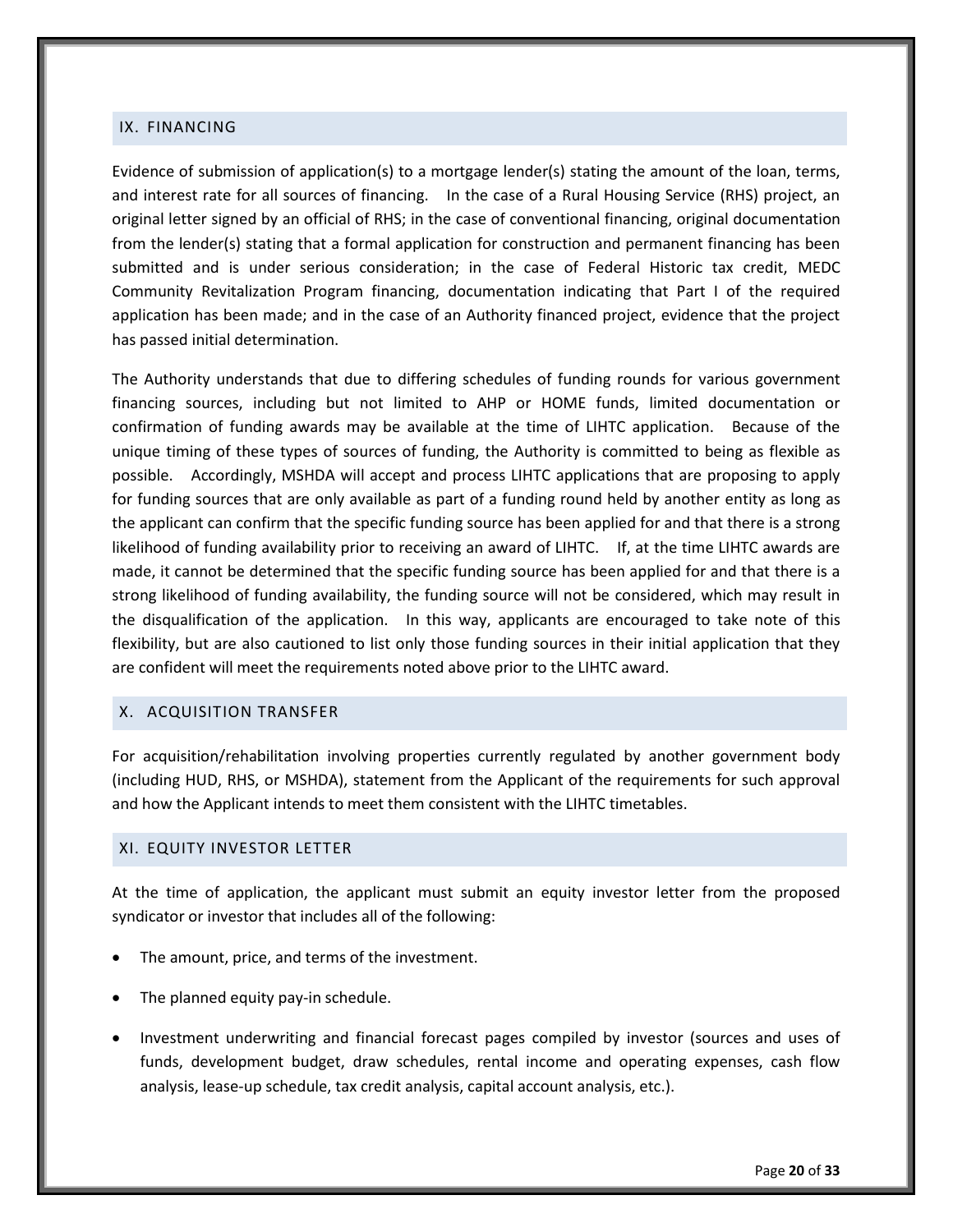- Certification that investor has conducted financial review of development team.
- Clear statement of any conditions for investment that need to be met.

Failure to provide sufficient and thorough documentation from the equity investor as outlined above may result in disqualification of the application.

# <span id="page-25-0"></span>XII. GREEN POLICY

All projects applying for and receiving LIHTC will be required to incorporate one of three available green standards referenced in the Green Policy which can be found i[n Tab M](http://www.michigan.gov/mshda/0,4641,7-141-5587_5601-60010--,00.html) of the Combined Application.

#### <span id="page-25-1"></span>XIII. DEVELOPMENT TEAM CAPACITY

Each Applicant shall submit information regarding its entire Development Team. The Development Team is defined as any of the following (without limitation): (i) the Applicant entity, (ii) the proposed owner, (iii) principal(s) of the owner or Applicant, (iv) the developer, (v) the general contractor, (vi) the property management company, (vii) any third party development consultant, (viii) any related party(ies) or entity(ies) in the seller of any land or property. For this purpose, a related party or entity is considered to be related if one party or entity directly or indirectly has the ability to control the other party or exercise significant influence over the other party in making financial and operating decisions.

The Development Team must demonstrate professional and financial capacity to plan, build, market, and operate the proposed development. The performance record of the Applicant, consultant, architect, management agent and contractor will be measured by the quality and quantity of previous development(s); design, construction and property management efforts; and affirmative action records. Each team member is expected to demonstrate satisfactory prior experience on projects of similar scale and complexity; to have satisfactory professional references; and to devote sufficient staffing and resources, including financial resources, to complete the proposed development. To demonstrate capacity, the Development Team will be evaluated based on the following:

- Applicants will be required to submit a certification regarding their previous experience in the development and ownership of affordable housing, which includes at a minimum: (a) a list of all affordable housing developments the Development Team has participated in during the three (3) years preceding the application, and (b) a statement concerning any felony criminal convictions, indictments, and pending criminal investigations of all Development Team members, and details of each circumstance, unless otherwise prohibited by court order, statute or regulation.
- The Applicant and contractor will be evaluated for creditworthiness and financial capacity. Specifically, financial statements will need to be submitted for the Applicant and contractor that meet the requirements of **[MSHDA Policy Bulletin #7](http://www.michigan.gov/documents/mshda/mshda_li_ca_32_tab_w_lihtc_policy_bulletins_183888_7.pdf)** and demonstrates adequate professional and financial capacity.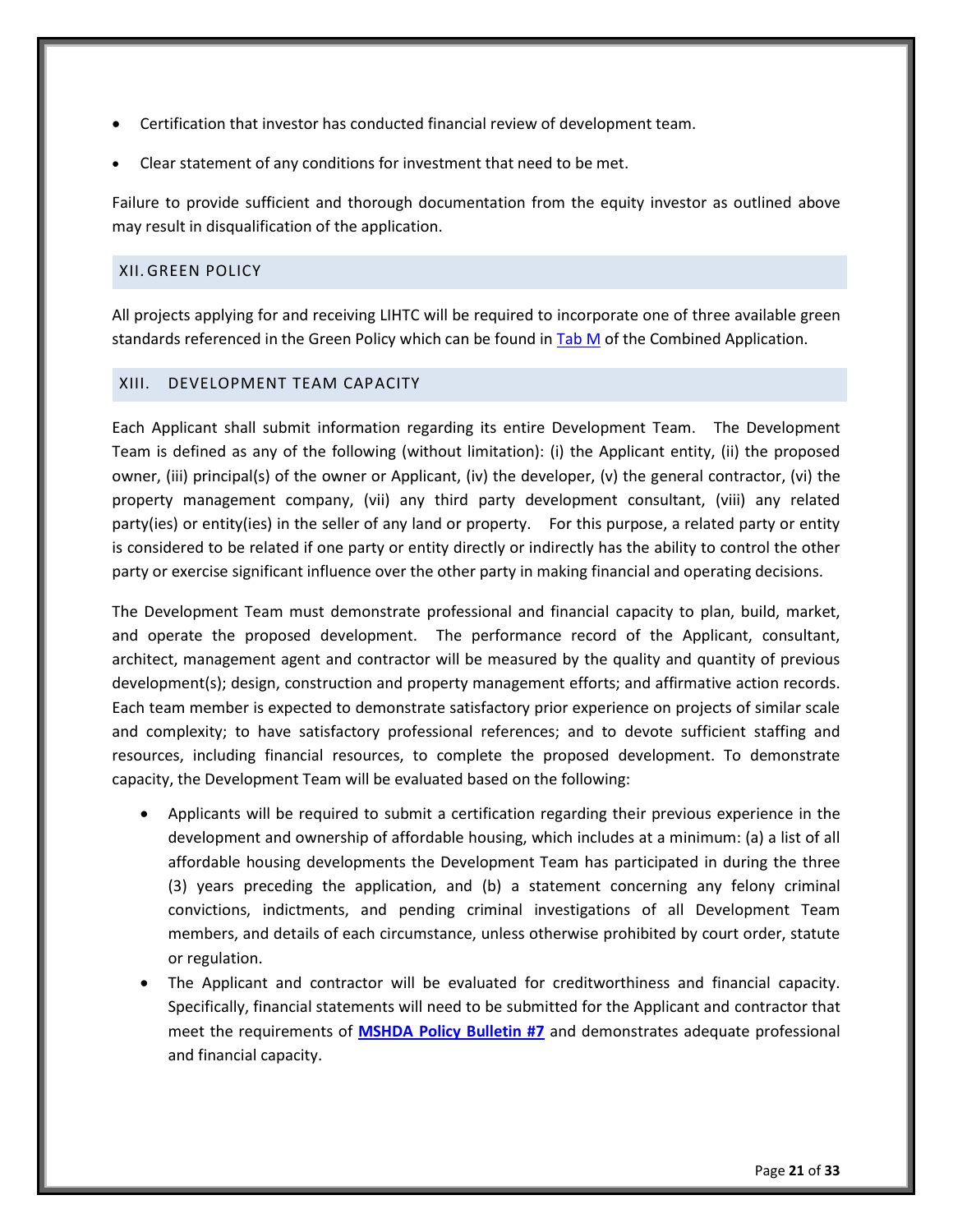If a Development Team member does not have satisfactory prior experience or adequate financial capacity, a written plan must be submitted for review by MSHDA to outline how these deficiencies in experience and financial capacity will be rectified.

Proposals submitted wherein any member of the Development Team (v) has failed to pay any fee or expense due to the Authority in connection with any Authority-sponsored program (w) has been determined to be in default or in major non-compliance with LIHTC or any other MSHDA program, (x) has been debarred or suspended from any MSHDA, HUD, or Rural Housing programs, (y) is in foreclosure or been foreclosed, or (z) is under felony investigation, indicted or been convicted of a felony, will automatically be disqualified until the event or events of default, debarment, suspension, foreclosure, non-compliance, or other legal action are corrected or resolved. To assist in its evaluation of these criteria, MSHDA may contact other local, state, and/or federal housing agencies to solicit feedback related to a specific development team member.

MSHDA has the sole and absolute discretion to determine those parties ineligible for LIHTC due to lack of capacity, non-compliance, or disqualification status.

#### <span id="page-26-0"></span>XIV. AFFIRMATIVE FAIR HOUSING MARKETING PLAN

Submission of an Affirmative Fair Housing Marketing Plan consistent with MSHDA requirements (see Tab [P](http://www.michigan.gov/mshda/0,4641,7-141-5587_5601-60010--,00.html) of MSHDA's Combined Application).

# <span id="page-26-1"></span>XV. NONPROFIT CERTIFICATION

For purposes of qualifying under the nonprofit set aside, at least one nonprofit entity involved in a project (including through a qualified corporation) must:

- (a) be qualified under Section 501(c)(3) or (4) of the IRS Code,
- (b) materially participate, as defined under federal law, in the acquisition, development, ownership, and ongoing operation of the property for the entire compliance period,
- (c) have as one of its exempt purposes the fostering of low-income housing, and
- (d) be a managing member or general partner of the ownership entity.

MSHDA reserves the right to make a determination that the nonprofit owner is not affiliated with or controlled by a for-profit entity (other than a qualified corporation).

#### <span id="page-26-2"></span>XVI. OWNERSHIP FORMATION DOCUMENT

Copy of the most recent version of the certificate of limited partnership (or limited liability company) and any amendments on file with the Department of Licensing and Regulatory Affairs, Bureau of Commercial Services, which accurately reflects the entities involved in the project ownership shown in the application. Out-of-state entities must submit a copy of an endorsed application for certificate of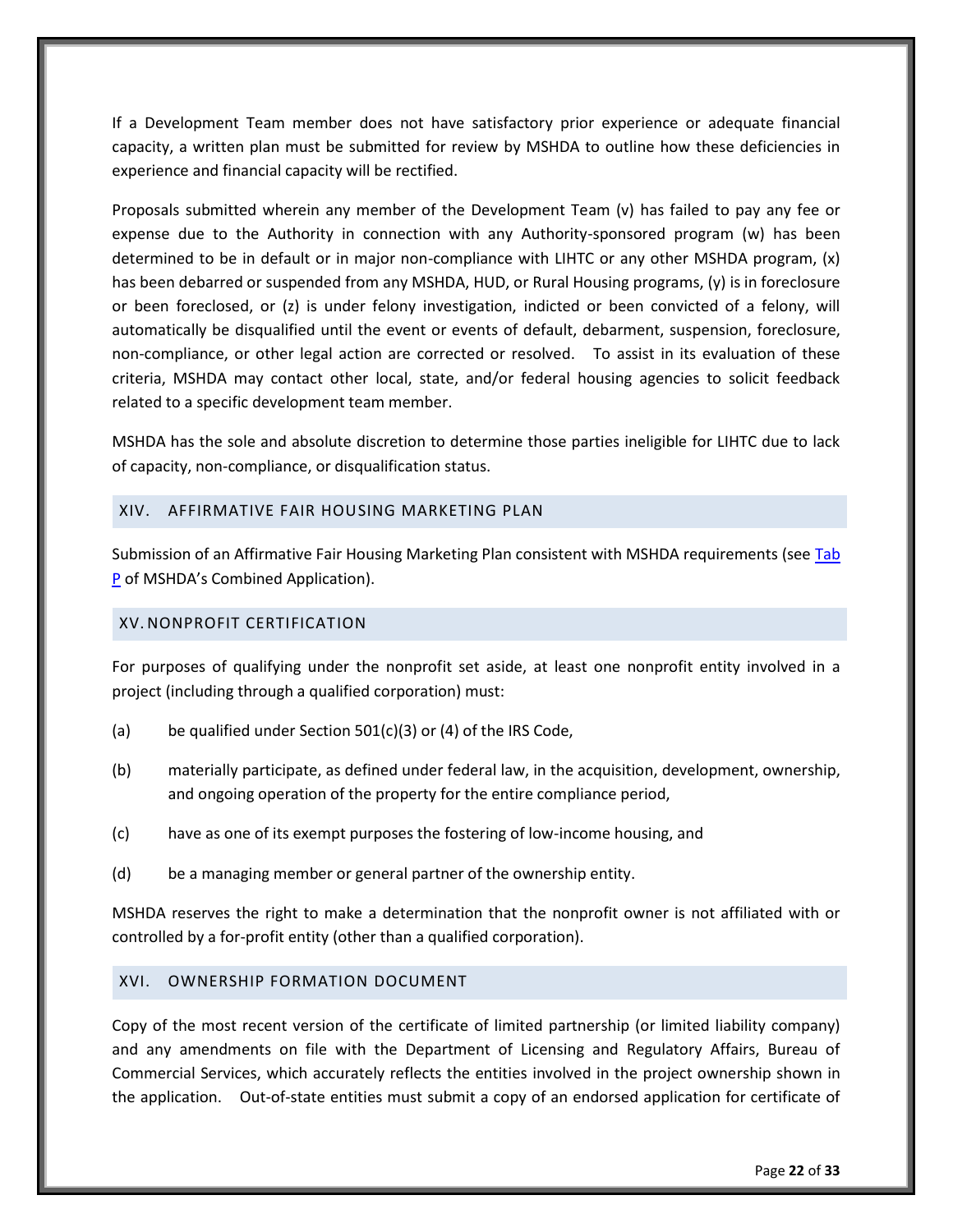authority to transact business or conduct affairs in Michigan, along with the supporting documentation submitted with the application. The ownership entity must be formed prior to issuance of a tax credit Reservation.

# <span id="page-27-0"></span>XVII. WAIVER OF QUALIFIED CONTRACT

By submitting an application for LIHTCs, all Applicants waive the right to request a qualified contract under Section  $42(h)(6)(E)(i)$  of the Internal Revenue Code. Thus, MSHDA's required extended use commitment shall not terminate at the end of the compliance period, but is instead a minimum of 30 years.

# <span id="page-27-1"></span>XVIII. VOUCHERS AND PUBLIC HOUSING

A written statement signed by the Applicant stating:

- it will give priority to persons whose names are on appropriate Public Housing or Housing Choice Voucher waiting lists maintained by a Public Housing Commission (PHC) or Public Housing Authority (PHA) in the area in which the project is located, and
- it will make ongoing efforts to request that the PHC and/or the PHA make referrals to the project, or place the relevant project information on any listing the PHC or PHA makes available to persons on their waiting lists.

A copy of the written statement and documentation of ongoing efforts as evidenced by a referral agreement or other appropriate memorandum of commitment must be kept on file at the development's office and available for compliance inspection and review at all times.

# <span id="page-27-2"></span>XIX. MSHDA FINANCING SIGNAGE

A statement of certification that if the Applicant is awarded LIHTC it shall post signage at the project construction site listing MSHDA as a financing source.

# <span id="page-27-3"></span>XX. MINIMUM HARD CONSTRUCTION COSTS

All applications for 9% credit must indicate a need for at least \$20,000 per unit in hard rehab or construction costs (including both building and site costs, but excluding allowable amounts for General Requirements, Builder Overhead, Builder Profit, contingencies, etc.) and must include this amount in the construction budget. Projects seeking 4% credit to be used in conjunction with tax-exempt bond financing will only need to meet the minimum requirements found in Section 42 of the Internal Revenue Code.

#### <span id="page-27-4"></span>XXI. MICHIGAN PRODUCTS

All projects must demonstrate the use of products and goods that are manufactured by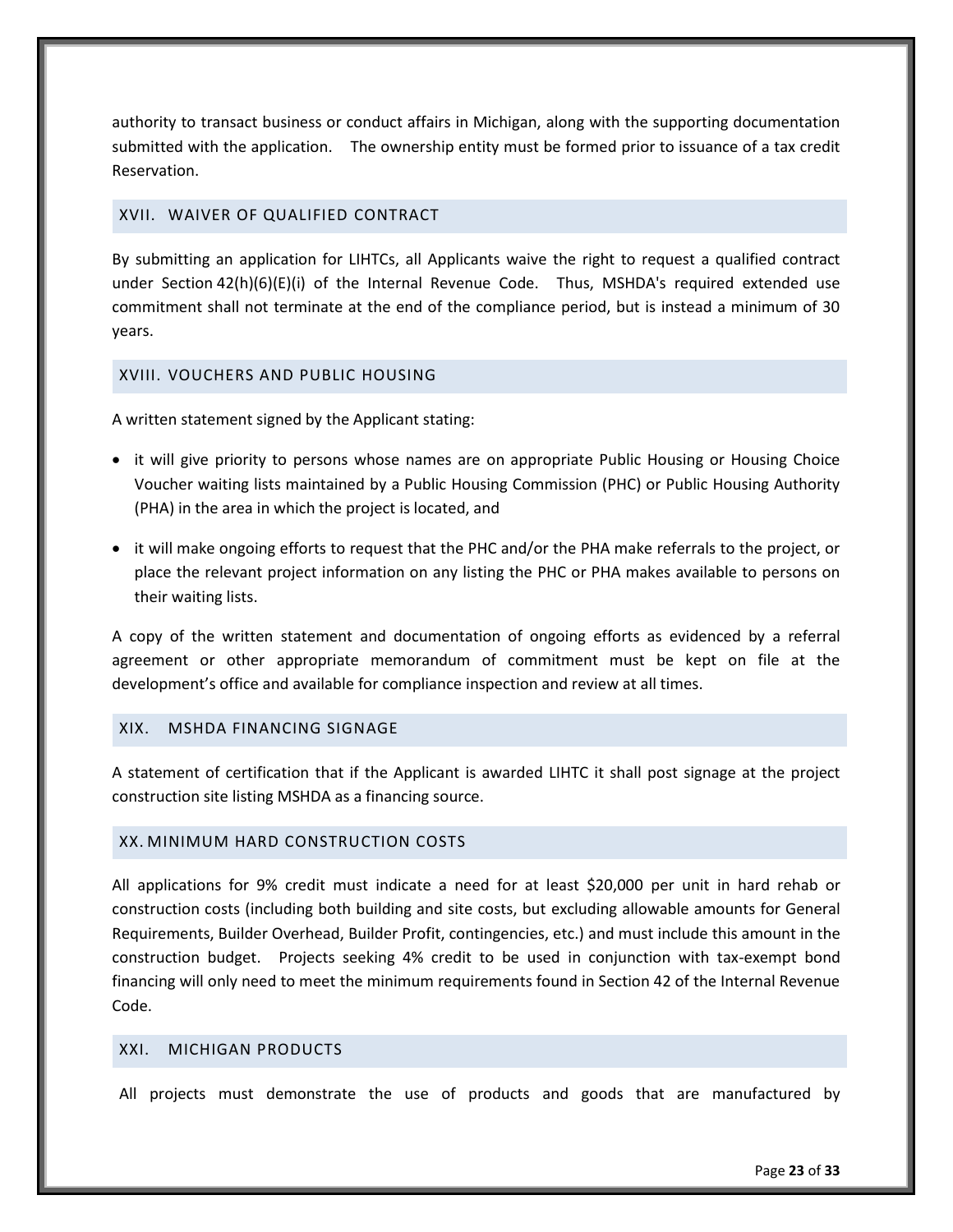Michigan-based corporations and incorporate them into the proposed development. (Submit certification from architect; [See Tab HH\)](http://www.michigan.gov/mshda/0,4641,7-141-5587_5601-60010--,00.html)

# <span id="page-28-0"></span>XXII. UNITS FOR FAMILIES WITH CHILDREN

All projects that are designated as family projects (i.e. those that are not 100% elderly) must reserve at least 10% of the two or more bedroom units (including market-rate units, but excluding management units) for households with children.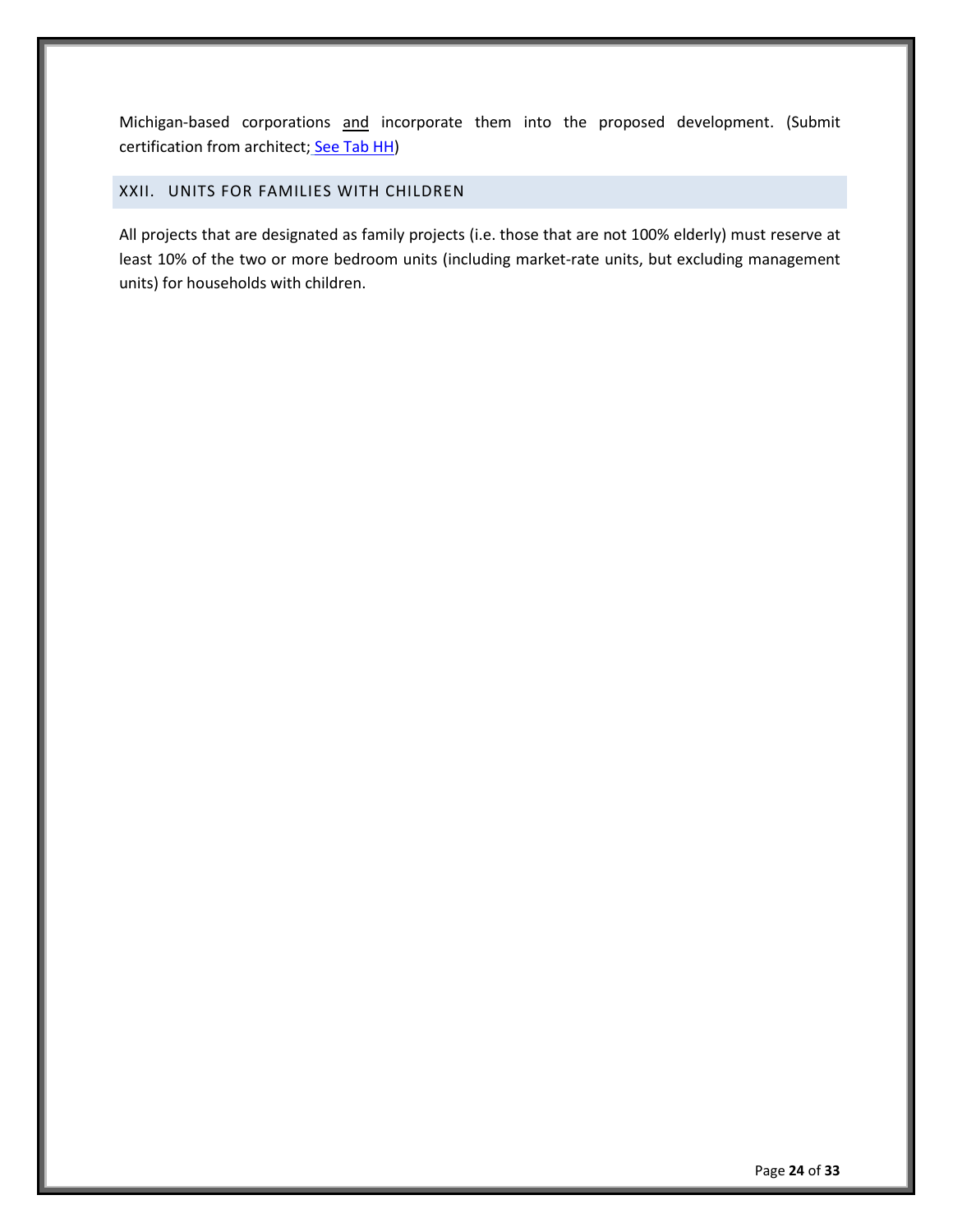# **EXHIBIT II – PRESERVATION THRESHOLD REQUIREMENTS**

#### <span id="page-29-1"></span><span id="page-29-0"></span>I. ELIGIBLE PRESERVATION PROJECTS

Eligible Preservation projects include those with any of the following elements:

- a. *Government financing* from HUD (including Section 236, Section 8, and Section 202), USDA Rural Development (including 515), or MSHDA;
- b. *Other below-market financing,* defined as a below market federal loan as defined in Section 42 of the IRC;
- c. *Rehabilitation of existing public housing* provided the project will involve rehabilitation of existing units, and not demolition and construction of new units; or
- d. *Year 15 LIHTCs*.

Projects with federal assistance must retain the assistance. Prepayment of a HUD loan and conversion to enhanced vouchers may qualify as retainer of assistance if the applicant demonstrates to MSHDA's satisfaction that such conversion is necessary to enhance the property's long-term affordability and if the property will remain viable even after normal attrition of enhanced vouchers.

#### <span id="page-29-2"></span>II. MSHDA GAP FINANCING PROGRAM SUBMISSION

As outlined in Section [V.B.1.](#page-7-1) of the QAP, an applicant will not be able to submit a preservation project for 9% credit unless the project has first been submitted to MSHDA in order to evaluate whether the project is likely to be competitive under the MSHDA Gap Financing Program, using the available gap funding paired with a tax-exempt bond loan. Based on MSHDA's determination, if a preservation project is unlikely to be competitive in the Gap Financing Program, the project will be eligible to submit for consideration as part of a 9% competitive funding round under the Preservation Category. Additionally, applications for preservation projects that are ultimately eligible to be submitted for the Preservation Category may not materially differ from the same project application that was submitted as part of the Gap Financing Program; otherwise MSHDA, in its sole discretion, may determine the project to be ineligible for an award of 9% LIHTC.

#### <span id="page-29-3"></span>III. PROJECT MUST BE 'AT RISK'

Projects must either:

- a. Be within five years of any permitted prepayment or equivalent loss of low income use restrictions; or
- b. Preserve occupied and restricted low income units provided the rehabilitation will repair or replace components that are: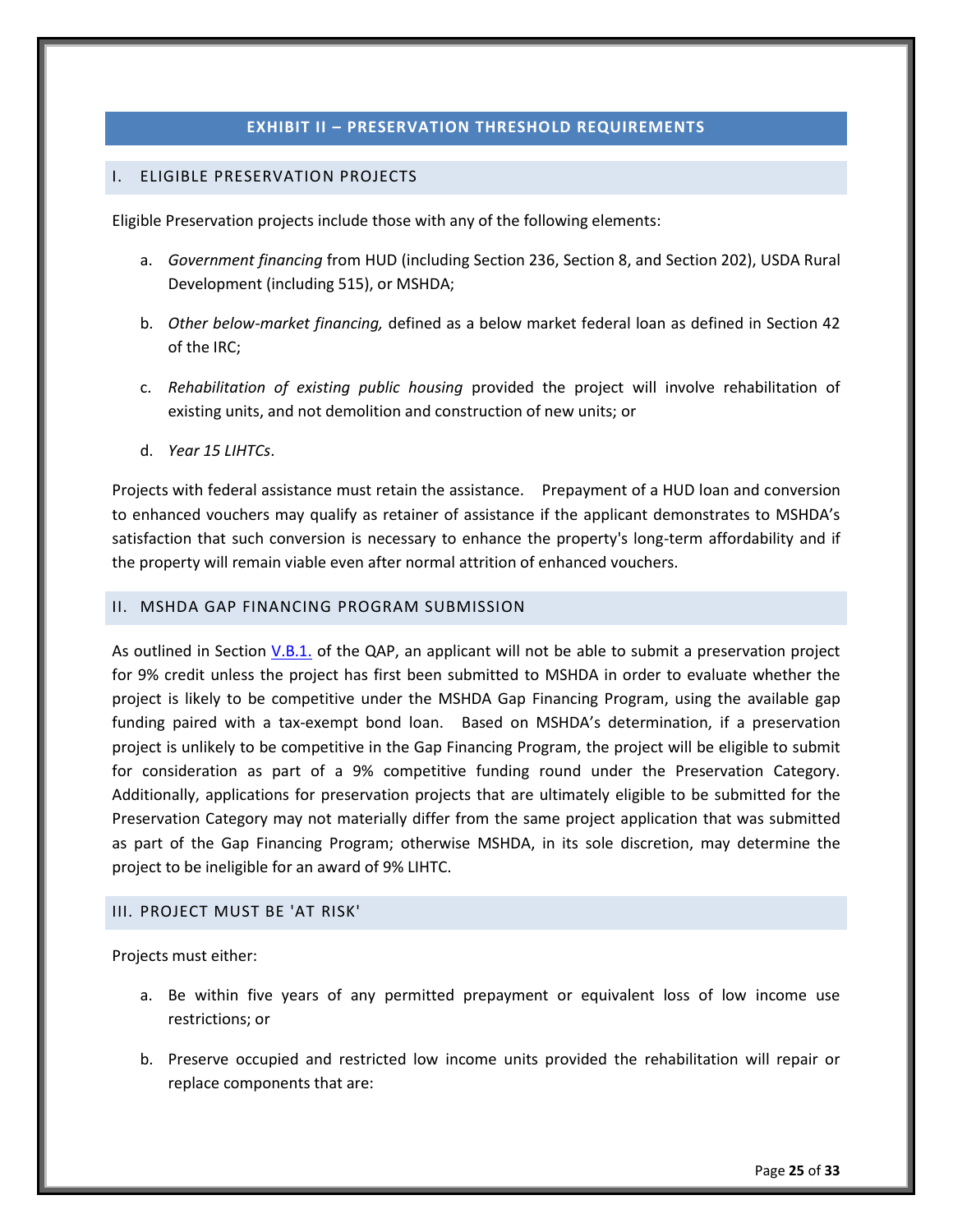- i. In immediate need of repair or replacement; or
- ii. Either substantially functionally obsolete or being improved to provide modifications or betterments consistent with new building code requirements and MSHDA's Design Requirements.

# <span id="page-30-0"></span>IV. PROPERTIES INELIGIBLE FOR PRESERVATION

Preservation projects are ineligible if they:

- a. Are deteriorated to the point of requiring demolition, or
- b. Have completed a full debt restructuring under the Mark to Market process within the last five (5) years.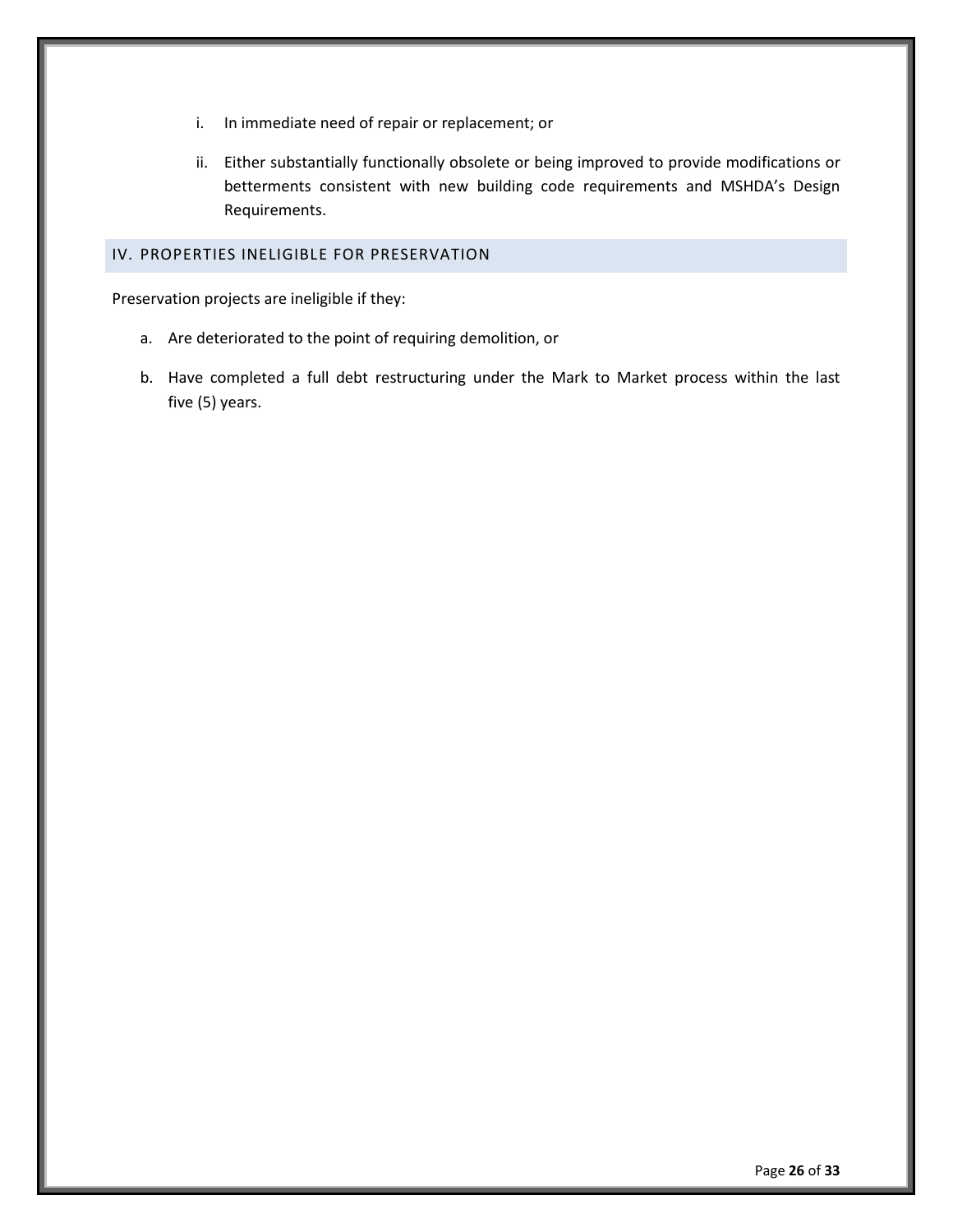#### **EXHIBIT III – STRATEGIC INVESTMENT CATEGORY REQUIREMENTS**

<span id="page-31-0"></span>There may be extraordinary circumstances where the evaluation of an application by the standard review process outlined in the Qualified Allocation Plan does not necessarily take into consideration the contribution that a development would make to the state's overall economic and community development strategy. These situations may include, but are not limited to, applications that demonstrate transformative neighborhood revitalization, and/or unique financial funding and leveraging opportunities, and/or the opportunity to promote significant job growth in proximity to such housing. The Strategic Investment Category has been created to attempt to address these circumstances.

As part of its review for projects submitting an application for the Strategic Investment Category, MSHDA will give consideration to the following:

- Level of community impact, including economic and social impact
- Unique financing opportunities
- Job growth
- Coordination with other site amenities to enhance the overall neighborhood
- Coordination with an overall community revitalization effort

In addition to the usual threshold requirements, at a minimum, to qualify for this Category, the application must include:

- Evidence of a Neighborhood Plan adopted by the municipality that delineates target properties (new construction, rehabilitation, demolition, for example) and that explains how housing related amenities such as transportation and community services are or will be incorporated
- Evidence of significant municipal and/or state funding commitment(s) not including housing tax credits – and any other unique sources of financing.
- Evidence of substantial outside private investment, within the past two years and/or planned and committed in the following two years - not including investment in housing tax credits
- Demonstration of proximity to job growth/new sources of employment

Projects applying in any of the three Categories outlined in the QAP can also apply in this Strategic Investment Category. MSHDA, in its sole discretion, will make the determination of which, if any, applications shall receive an award from this Category. It is anticipated that very few applications will meet the criteria to apply in this Category, and that there may, in fact, be none in a given funding round.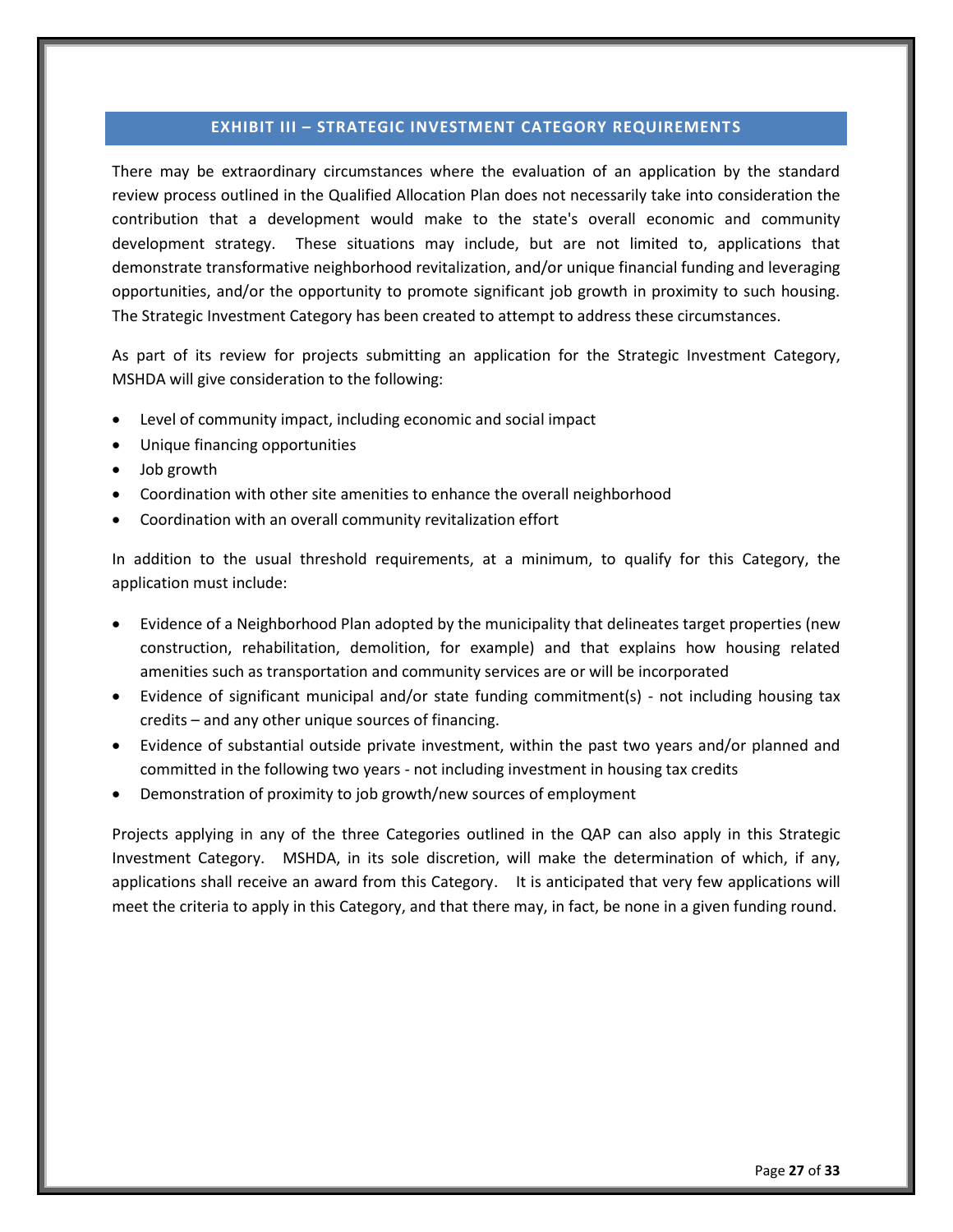# **EXHIBIT IV – UNDERWRITING STANDARDS**

#### <span id="page-32-1"></span><span id="page-32-0"></span>I. PROJECT FEASIBILITY

In determining the feasibility of a project over the compliance period, MSHDA has established minimum standards for operating expenses, vacancy rates, increases in operating costs and expenses, project income, debt service coverage ratio, operating reserves, and replacement reserves. Requests for use of alternative standards other than those established by MSHDA must be supported by written explanation and appropriate documentation. For developments seeking only competitively allocated 9% credits without financing from MSHDA, applicants may request waivers from these standards based on the submission of written documentation indicating that the alternative underwriting standards have been reviewed and approved in advance by both the debt and equity providers for the project. The use of the MSHDA minimum standards or any alternative standards for determining financial feasibility of a project is at the sole discretion of MSHDA. If MSHDA determines that the project is not financially feasible using MSHDA's minimum standards or the alternative standards at the time of initial application review, the project will not be eligible for an allocation of LIHTC.

MSHDA will review a project's feasibility over the 15 year compliance period at three different stages as required by Section 42 of the Internal Revenue Code: 1) prior to making an award of credit, 2) at 10% Certification, and 3) at Placed in Service. The following is a breakdown of how this provision will apply to each of the underwriting stages in the allocation process and what this provision will mean in practice:

- **Initial Application/Prior to LIHTC Award –** In order to receive an initial award of credit, the project must be financially feasible for the 15-year compliance period utilizing the underwriting standards as applied to the proforma.
- **10% Certification –** MSHDA will review the sources and uses of funds and the total financing planned for the project to ensure that the amount of credit being allocated to the project does not exceed the amount necessary for the project to be financially feasible during the entire initial 15-year compliance period. MSHDA will continue to monitor a project's income and expenses during this phase of the allocation process, but will not hold up the issuance of Carryover documentation because of this portion of the review.
- **Placed in Service/Issuance of 8609 –** MSHDA will review the sources and uses of funds and the total financing planned for the project to ensure that the amount of credit being allocated to the project does not exceed the amount necessary for the project to be financially feasible for the 15-year compliance period. MSHDA will continue to monitor a project's income and expenses during this phase of the allocation process, but will not hold up the issuance of 8609s to a project because of this portion of the review.

For projects relying upon project-based rental assistance for financial feasibility – If the project-based rental assistance ends due to events outside the owner's control, any rent and income restrictions on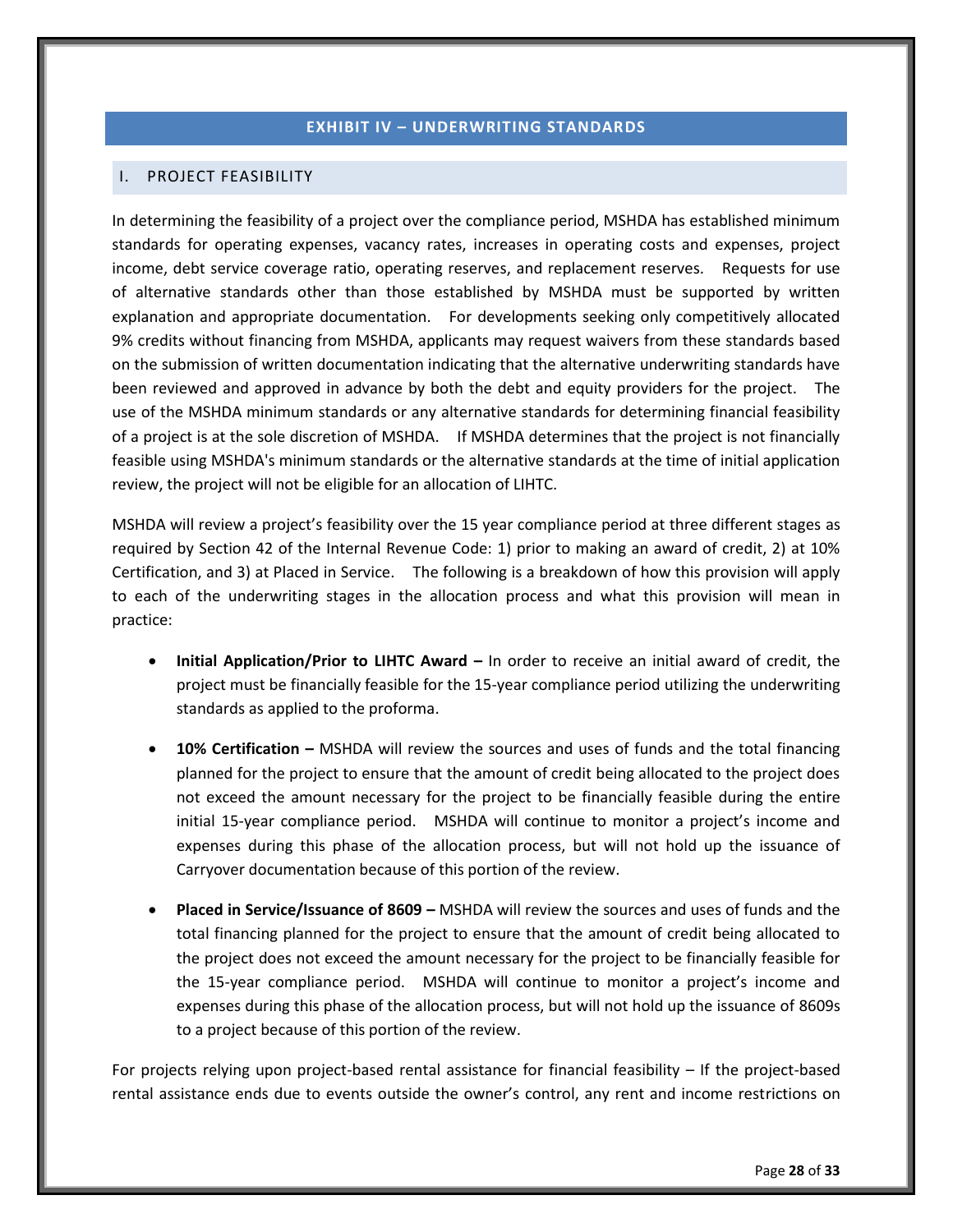the property, that the owner agreed to for points as part of a competitive funding round, will revert to the 50% or 60% AMI level as selected by the owner.

The amount of credit awarded to a project will be that for which the value is the lesser of 1) the equity gap calculation; 2) the amount of credit calculated based on using a 3.4% credit rate (used for acquisition costs and for tax-exempt bond financing) or a 7.6% $^1$  credit rate (used for rehabilitation or new construction costs), the credit pricing identified in the Equity Investor Letter, and on its qualified basis; or 3) the amount of LIHTC requested by the Applicant. If MSHDA, in its sole discretion, determines that the equity pricing shown in the application and the Equity Investor Letter is unreasonable based on current market conditions, MSHDA may use an alternative equity pricing that is more indicative of current market conditions.

Applicants should note that the tax credit rates outlined above may not be the exact monthly rate in effect and that the actual tax credit rate may differ from this. The rates shown above are intended to allow for some flexibility due to fluctuating monthly rates, while not allocating more credit to the project than is needed for feasibility. Additionally, applicants should be aware that as of the date of approval of the QAP, there has been no action taken at the federal level that would allow for the 9% credit to be fixed at a true 9% rate. Should an extension of this provision take place, MSHDA will incorporate the appropriate changes into the LIHTC allocation process.

#### <span id="page-33-0"></span>II. RENT INCREASES

 $\overline{a}$ 

Rent increases on the tenant-paid portion of rent, for occupied units will be limited to no more than 5% per year for the first three years. This limitation does not apply to occupied units protected by project-based rental assistance or enhanced vouchers.

 $1$  MSHDA will use the greater of the credit rates shown or the floating monthly credit rate published as of the time of application submission in its determination of the amount of credit to award.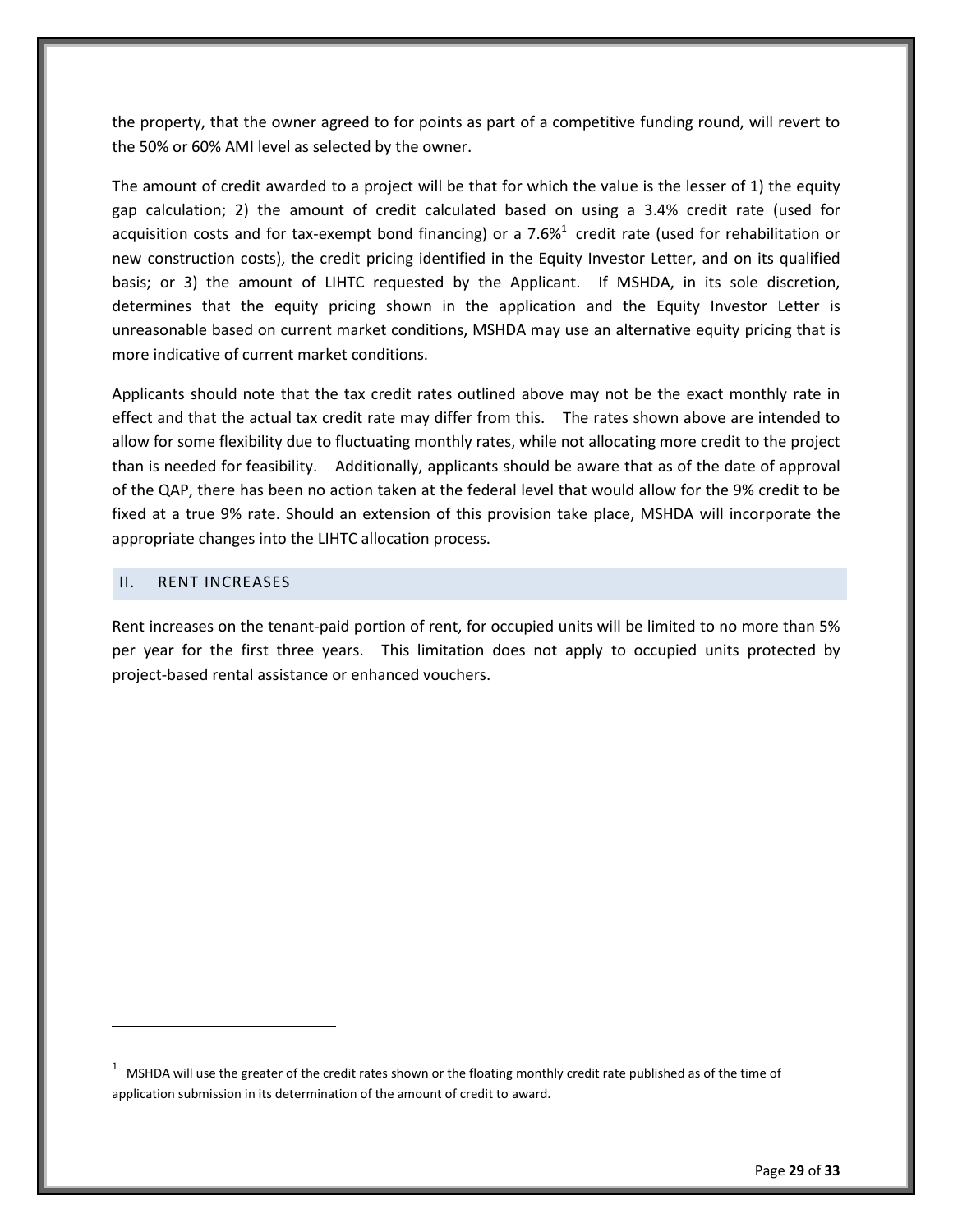#### **EXHIBIT V – STATE-DESIGNATED 30% BASIS BOOST CRITERIA**

<span id="page-34-0"></span>Pursuant t[o Section IX.A.,](#page-13-3) MSHDA will use the following criteria in awarding the basis boost of up to 30% to those 9% projects not already eligible for the boost by virtue of their location in a QCT or DDA:

- 1. Permanent Supportive Housing projects
- 2. Historic Projects Projects that are completing a rehabilitation of an existing certified historic property listed, either individually or as part of a district, on the National or State Historic Register; or that the State Historic Preservation Office expects to be listed on the National or State Historic Register.
- 3. Green Policy Projects that achieve and certify to a score of 10 points in the Green Policy, which can be found i[n Tab M](http://www.michigan.gov/mshda/0,4641,7-141-5587_5601-60010--,00.html) of the Combined Application, may receive a basis boost of up to 15%.
- 4. Deep income targeting Projects restricting 10% of the total units to 30% AMI or less.
- 5. Central Cities projects
- 6. Rural set-aside projects
- 7. Strategic Investment Category projects

As of the approval date of the QAP, there had been no extension provided for the fixed 9% credit rate that was made available as part of the Housing and Economic Recovery Act of 2008 (HERA), and pursuant to Section 42(b)(2)(A). If the fixed 9% tax credit rate is not extended and projects must use the monthly fluctuating rate, MSHDA will boost the eligible basis of projects that would not otherwise qualify based on the list above by an amount not to exceed 15% if needed for financial feasibility. Further, should the fixed 9% credit rate not be extended, projects receiving the 15% basis boost above due to the fact that they achieved a score of 10 points in the Green Policy would be eligible for a total basis boost of up to 30%.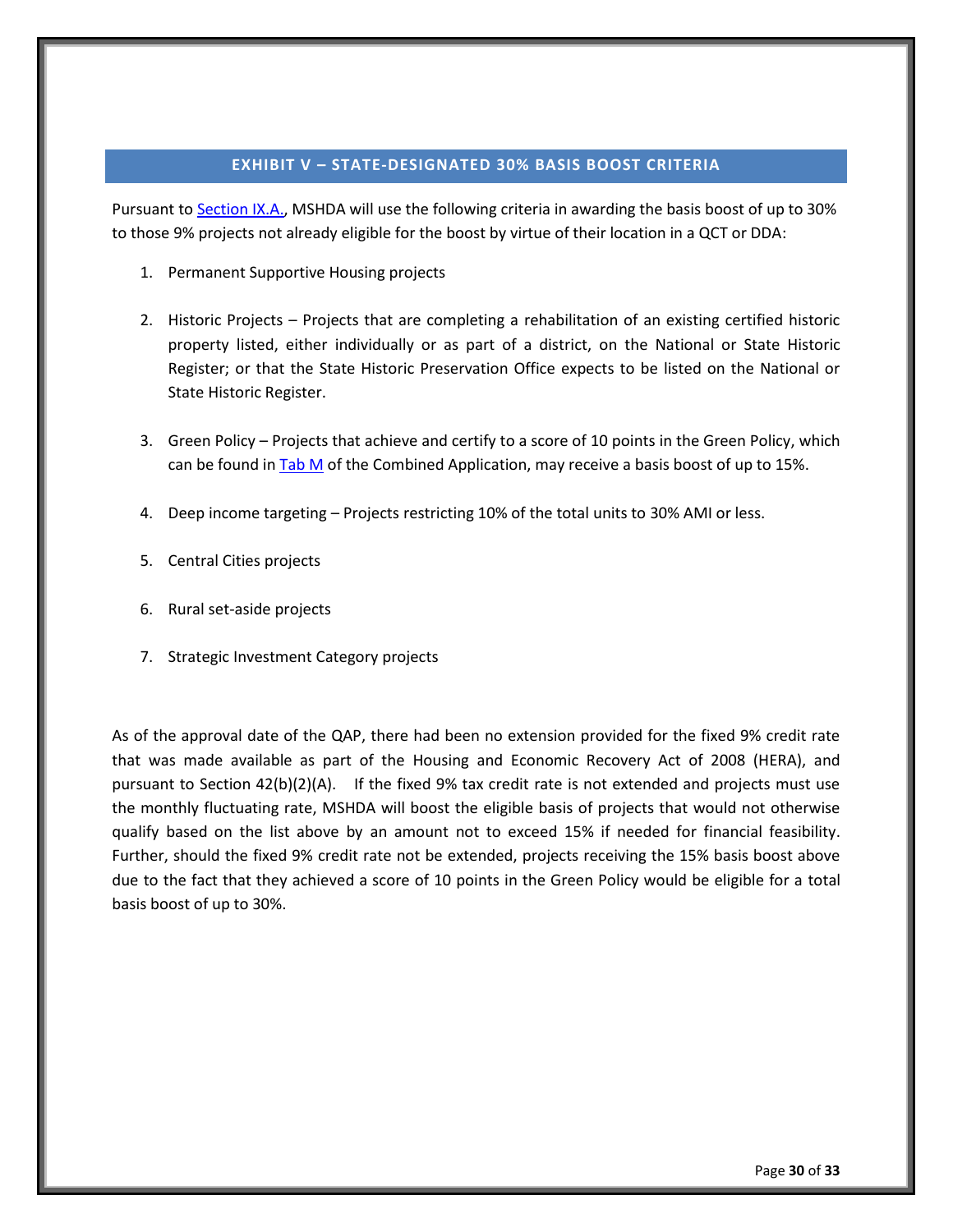# <span id="page-35-0"></span>**EXHIBIT VI – COMPLIANCE MONITORING & NOTIFICATION OF NONCOMPLIANCE**

Owners (Applicants) receiving a LIHTC allocation shall be required to follow the requirements outlined in MSHDA'[s LIHTC Compliance Manual](http://www.michigan.gov/mshda/0,4641,7-141-8002_26576_26578---,00.html) (Compliance Manual or Manual) (available on MSHDA's website).

#### <span id="page-35-1"></span>1. OWNER RESPONSIBILITIES

Within thirty (30) days of completion of Part II of the Form 8609 and filing of the form with the Internal Revenue Service, a completed copy must be sent to MSHDA for its records. Failure to send a copy of the completed form to MSHDA within the required timeframe shall be deemed as noncompliance.

The records for the first year of the credit period must be kept for six years after the due date (with extensions) for filing the federal income tax return for the last year of the compliance period (a total of 21 years). Owners must keep subsequent records on file for six years after the due date (with extensions) for filing the federal income tax return for that year. These records must include:

- The total number of residential rental units in the building (including the number of bedrooms and the size in square feet of each unit);
- The percentage of residential rental units in the building that are low-income units;
- The rent charged and utility allowance for each residential rental unit in the building;
- The number of occupants in each low-income unit;
- The low-income unit vacancies in the building and information that shows when and to whom the next available units were rented;
- Income certifications of each low-income tenant and the documentation to support the certification;
- The eligible basis and qualified basis of the building at the end of the first year of the credit period;
- The character and use of the nonresidential portion of any building included in the project's eligible basis; and
- Documentation regarding calculation of utility allowances.

Owners must submit to MSHDA Compliance on an annual basis the following:

- An Owner Certification of Continuing Program Compliance (Owner Certification) Form certifying that for the preceding twelve month period the project met conditions outlined in Section 42;
- The original local health, safety or building code violation reports or notices that are issued by the state or local government unit. Copies of these reports or notices must also be kept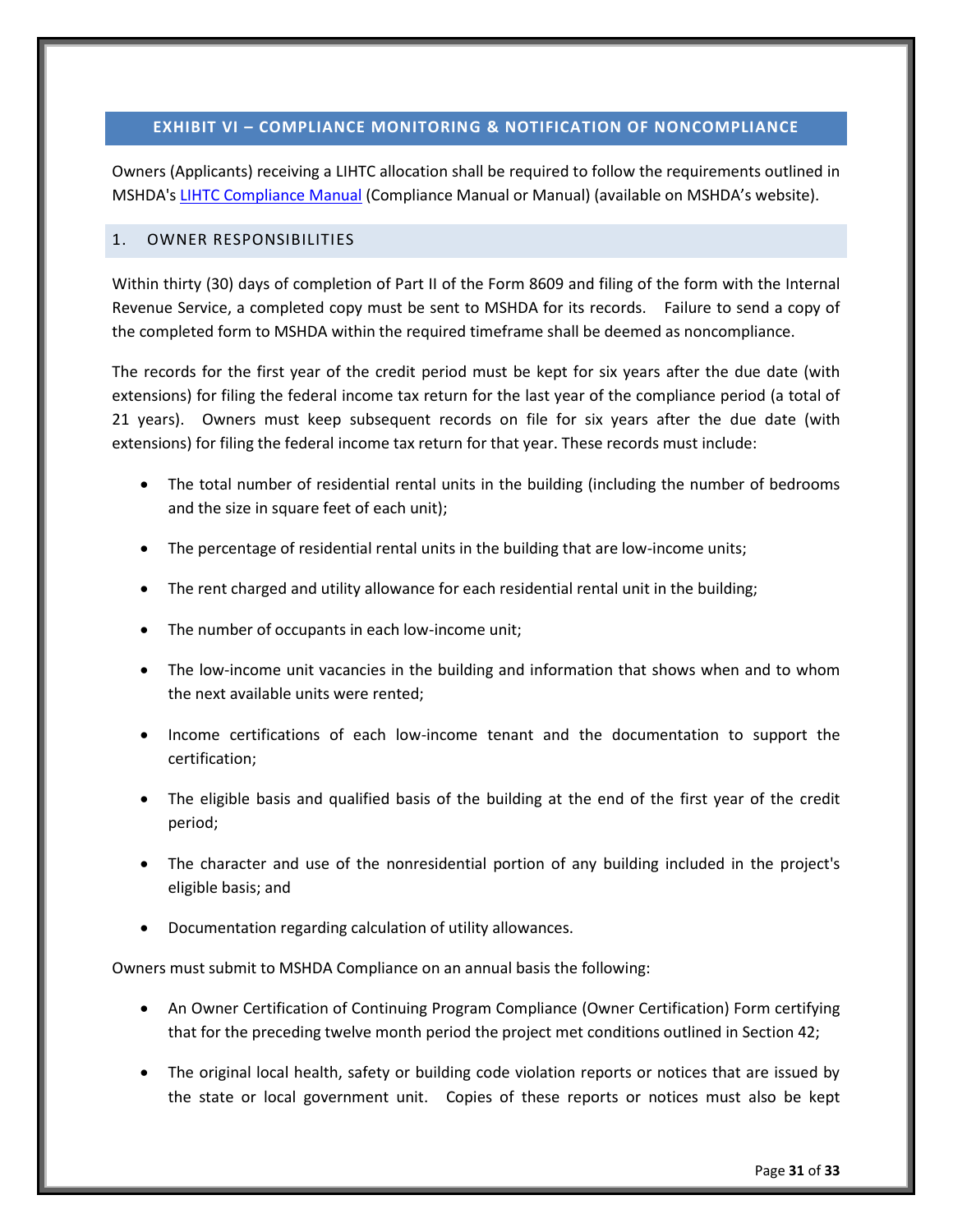on-site at the development for review by MSHDA during the physical inspection. These reports may be destroyed following a MSHDA inspection and the owner's notification to MSHDA that the violations have been corrected. Code violation reports must be retained for uncorrected violations.

Owners must submit to MSHDA electronically, on an on-going basis, data stating the number of qualifying units, number of bedrooms in each unit, information on each low-income tenant household (including income, rent amount, utility allowance, number of occupants, AMI % designation, etc.), and any other information as set forth on the MSHDA website and in the Manual. The tenant income and rent information must be provided in the format required by MSHDA, which includes electronic submission via a web-based reporting system.

Owners must submit to MSHDA in writing, responses to the physical inspections and tenant file audits conducted, unless no inspection or file audit noncompliance findings are identified.

Owners must notify MSHDA in writing (Notice of Change in Management form) within five (5) business days of any changes in the management of the project, including changes in the company managing the project or in the address, telephone number or email address of the management agent company and/or contact person.

Owners must notify MSHDA in writing (Notice of Change in Ownership form) within five (5) business days of any changes in the ownership of the project, including a foreclosure, deed in lieu of foreclosure, or any other sale or disposition of the project or any portion of the project and any changes in the ownership entity, including any changes in the name of the entity, address and telephone number of the entity, percent of ownership changes, and changes in the principals comprising the ownership entity.

Owners must notify MSHDA immediately in writing (Notice of Building Casualty Loss or Damage form) of any unit(s) or building(s) in the project that are anticipated to be unavailable for occupancy either permanently or temporarily for a period of time anticipated to exceed 30 calendar days due to casualty loss, damage, or any other reason.

#### <span id="page-36-0"></span>2. MSHDA RESPONSIBILITIES

MSHDA will review the Owner Certification Forms and tenant data and income and rent reporting for compliance with program requirements.

MSHDA, or its authorized agent, will conduct a physical inspection of all buildings, common areas, and at least 20% of the low-income units in a project. MSHDA, or its authorized agent, will conduct tenant file audits consisting of a review of the low-income certification, the documentation the owner has received to support that certification, and the rent record for 20% of the low income units.

Physical inspections and tenant file audits of LIHTC projects will commence no later than the end of the second calendar year following the year the last building in the project is placed in service and will be conducted at least once every 3 years thereafter throughout the initial 15 year compliance period.